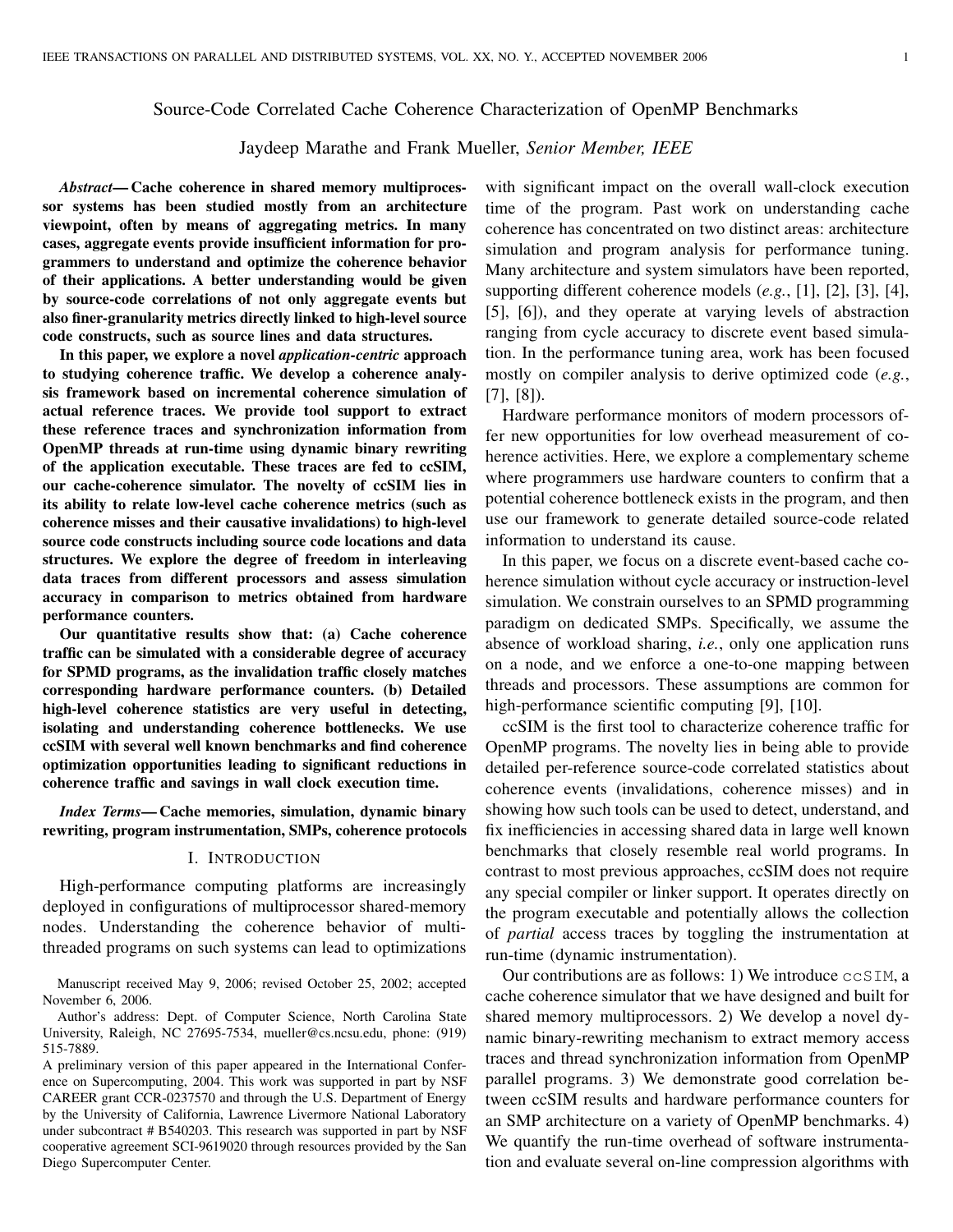respect to compression factors and execution time. 5) Finally, we demonstrate how ccSIM obtains detailed information indicating causes of invalidations and coherence misses and relates these events to their program location and data structures. We achieve significant wall-clock time improvements for several well known benchmarks by inferring optimization opportunities from the information supplied by ccSIM.

# II. CCSIM FRAMEWORK

Figure 1 shows the ccSIM framework. There are 3 phases in our approach - *Instrumentation*, *Trace generation* and *Coherence simulation*. First, the target OpenMP executable is instrumented for capturing the memory access trace and OpenMP synchronization information. During execution, the instrumentation calls handler functions in a shared library that compress the event trace and write the compressed representation to stable storage. An incremental shared memory multiprocessor simulator uses this event trace to simulate coherence traffic for a selected coherence protocol. The simulator maps the coherence events (*e.g.*, invalidations, coherence misses) to high-level constructs, such as source code locations and also to local and global variable names. The simulator achieves this using the symbolic information extracted from the target OpenMP executable by the instrumenter (controller) program. At the end of simulation, the detailed coherence metrics are presented to the user. In our work, we explicitly bind each OpenMP thread to a different processor using the bind processor system call. Thus, the per-thread event trace is actually a per-processor event trace. Each phase is discussed in more detail in the following.

#### *A. Instrumentation*

Our instrumentation tool uses the DynInst instrumentation library [11] for dynamic program instrumentation. It is an extension of our previous work in using binary rewriting to extract memory traces from uniprocessor programs [12].



In this work, we extend the original tool to support multithreaded OpenMP programs.

The instrumentation process occurs as follows. A control program (controller) attaches to the potentially executing target OpenMP program. For each OpenMP thread, the controller inserts instrumentation to intercept the memory access instructions (loads and stores). To reduce the overhead of trace collection, the controller does not instrument instructions that access memory locations at an offset from the stack pointer register. These memory instructions access stack locations that are private to each thread (since each thread has a separate stack). It is uncommon that a thread's stack variables will be accessed by other threads such that exclusion of such instructions during instrumentation will not result in any measurable loss of accuracy. In addition, we also instrument the compilergenerated functions that implement OpenMP synchronization constructs (*e.g., #pragma parallel do, #pragma barrier, etc.*). This synchronization information is saved in the captured event trace. During simulation (phase 3), the synchronization information allows us to maintain a correct ordering among accesses from different threads (*e.g.*, no accesses from any thread past a barrier can be simulated till all accesses from all threads before the barrier have been simulated). Finally, the instrumentation also records function entry and exit events, as well as the stack base address when the function was entered. The former allows us to tag coherence traffic to specific functions. The latter allows us to also support tagging coherence traffic to local variables whose addresses are not determined till the function is entered.<sup>1</sup>

To support tagging of coherence events to high level constructs, the controller extracts symbolic information from the target executable. This symbolic information is embedded in the target executable. $2$  This information is used to map the memory access instructions to locations in the source code (line::File). In addition, the names and addresses of global variables as well the names and stack offsets of local variables for each function are extracted and stored in a target descriptor file.

# *B. Trace Generation*

The instrumentation instructions call handler functions in a shared library that is loaded into the target program's address space using a one-shot instrumentation. Once the instrumentation is complete, the target program is allowed to continue execution. As the program executes, the handler functions get invoked, generating an event trace (memory accesses, function entry/exits and OpenMP synchronization

<sup>1</sup>The debug information embedded in the executable contains the *offset* values for each local variable of a function. The offset values can be combined with the value of the stack pointer to get the absolute memory address of the local variable for that instance of the function.

<sup>2</sup>Most compilers support inserting debug information in the binary, *e.g.*, with the  $-g$  flag.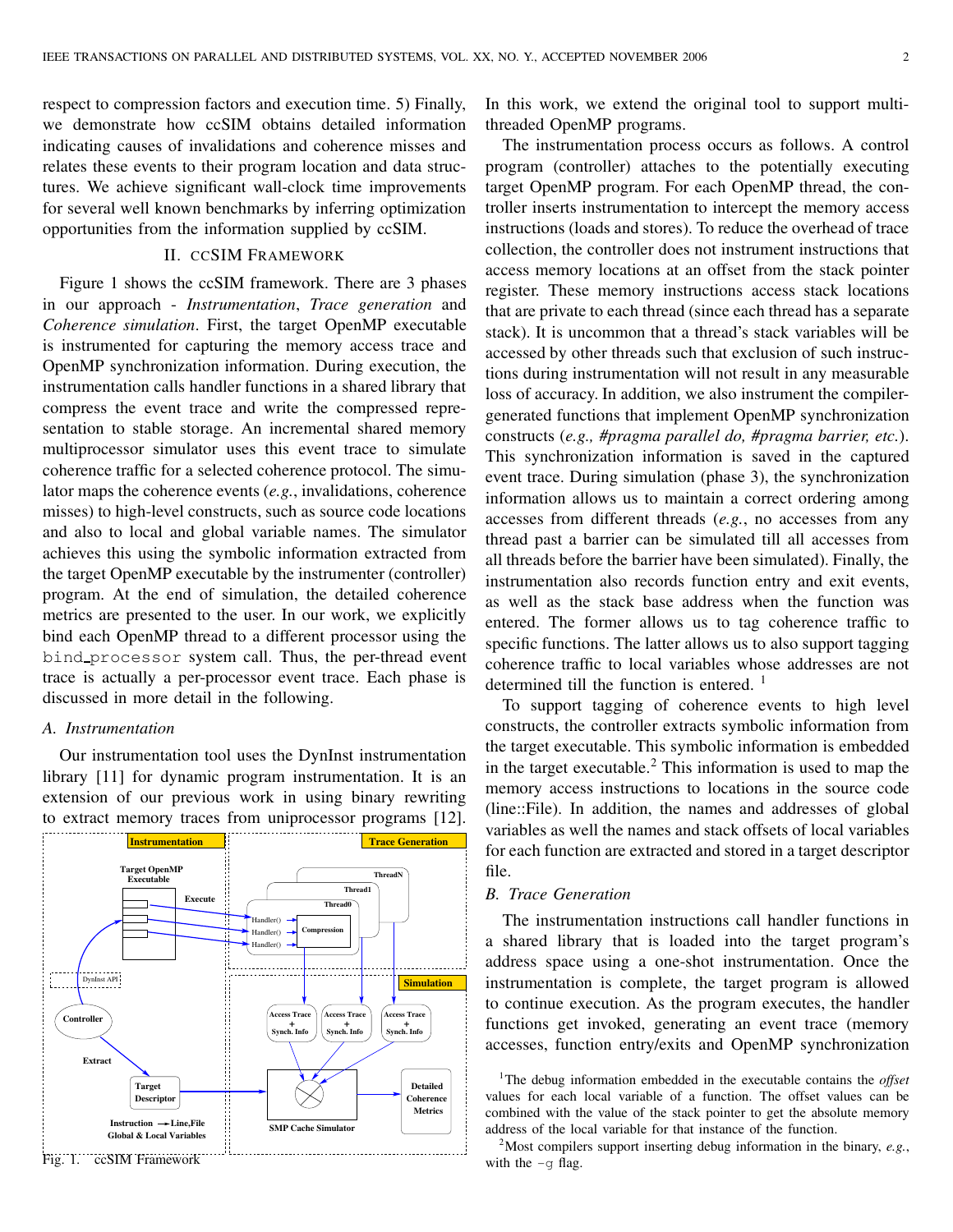calls). For real-world programs, the tool can be expected to capture hundreds of millions of events. To conserve space, it is essential to efficiently compress this trace *online* before storing it to stable storage. In later sections, we discuss and evaluate several compression strategies.

Our instrumentation framework allows *partial* event tracing. After an adequate number of events have been captured, the instrumentation can be turned off, and the original application can continue execution without any instrumentation overhead. This is important for tracing "snippets" of longrunning applications. In this paper, however, we only collect *full* event traces, *i.e.*, we run the application from start to finish and use the generated event trace for processing.

Each thread is responsible for logging its own event trace. There is no cross-thread dependence for tracing. Hence, our framework scales with increasing number of threads.

# *C. Simulation*

This is the final phase. The simulator uses the compressed per-thread event trace for incremental coherence simulation. In this work, ccSIM simulates the MESI coherence protocol that is present on our target platform. Other protocols can be easily simulated, if required in the future.

*Interleaving of Reference Streams:* It is important to note that for correct coherence simulation, we must not only capture the memory access trace but also the partial ordering information among the OpenMP threads. The partial ordering among threads occurs due to the execution of OpenMP synchronization directives, *i.e.*, barriers, critical sections, atomic sections and accesses protected by explicit mutex locks (omp get lock, omp set lock).

We maintain the partial ordering during simulation in the following manner. In the instrumentation phase, we instrument the entry and exit points of the functions implementing the OpenMP directives in the compiler's run-time support library. These recorded events are used to *order* accesses from different threads during coherence simulation. For barrier events, the simulator ensures that all events from all threads before the barrier are executed before any events after the barrier. The mutual exclusion effect of critical, atomic, omp get lock() and omp set lock() directives is achieved by allocating and manipulating corresponding lock structures in the simulator.

For understanding coherence behavior more effectively, we found that it is useful to classify accesses within and across a *region*. We define a *region* as the execution between two successive barrier events. $3$  In a region without additional

OpenMP synchronization events (*e.g.*, omp critical), there *is no ordering between accesses from different threads*. We explore the effect of different interleavings by allowing our simulator to execute in two modes at the start of a region: **Interleaved Mode:** The simulator processes one data reference from each trace (corresponding to a thread or processor) before processing the second reference for each trace etc. Effectively, the simulator enforces a fine-grained interleaving in a round-robin fashion on a per-reference base in this mode. **Piped Mode:** The simulator processes all data references from one trace up to the next synchronization point before processing data references from the second trace etc., effectively enforcing a coarse-grained interleaving at the level of regions.

A comparison of results from the interleaved and piped modes reflects the extent to which program latency is affected by the non-deterministic order of execution of OpenMP threads and may provide extremes (bounds) on metrics for coherence traffic.

*Example:* Figure 2 shows the trace events and simulator actions for a simple OpenMP program with two active OpenMP threads. A and B are shared arrays of size N, and i is a local variable. Static loop scheduling is assumed for the OpenMP for loop. The entry into the parallel OpenMP region is logged as a trace event and causes the simulator to activate two driver objects. Accesses generated by each OpenMP thread to the A and B arrays are logged separately. The drivers may simulate these accesses in parallel, as shown for the interleaved mode. When an OpenMP thread exits from the implicit barrier at the end of the for loop, a barrier exit event is logged for that thread. Detection of a barrier event causes drivers to synchronize. Another synchronization takes place when the parallel end event is processed. After an OpenMP parallel region, a serial phase starts, and only one driver (corresponding to the master thread) will remain active. All others remain unused till the start of the next parallel phase.

### *D. Studying Invalidations and Misses*

A key metric for the identification of memory performance bottlenecks in a multiprocessor system is the number of invalidations to lines in the lowermost level of cache of each processor. Invalidations cause coherence traffic, thereby increasing the utilization of the shared bus in a symmetric multiprocessor architecture. More significantly, these invalidations could lead to coherence misses. Since coherence misses will miss in all levels of cache (the data being accessed is in a modified state in some other processor's cache), the latency for the miss will be high and contemporary outof-order superscalar processors would stall till the miss is satisfied (since the out-of-order window has limited size). Thus, reducing the volume of coherence misses often has a direct impact on the overall wallclock execution time.

<sup>&</sup>lt;sup>3</sup>Our definition of region is slightly different from its definition in the OpenMP 2.5 standard. Even though both definitions refer to the *dynamic* extent of execution, our focus is only on barrier events. In contrast, the OpenMP standard defines regions more generally as the dynamic or runtime extent of a *construct* or OpenMP library routine [13].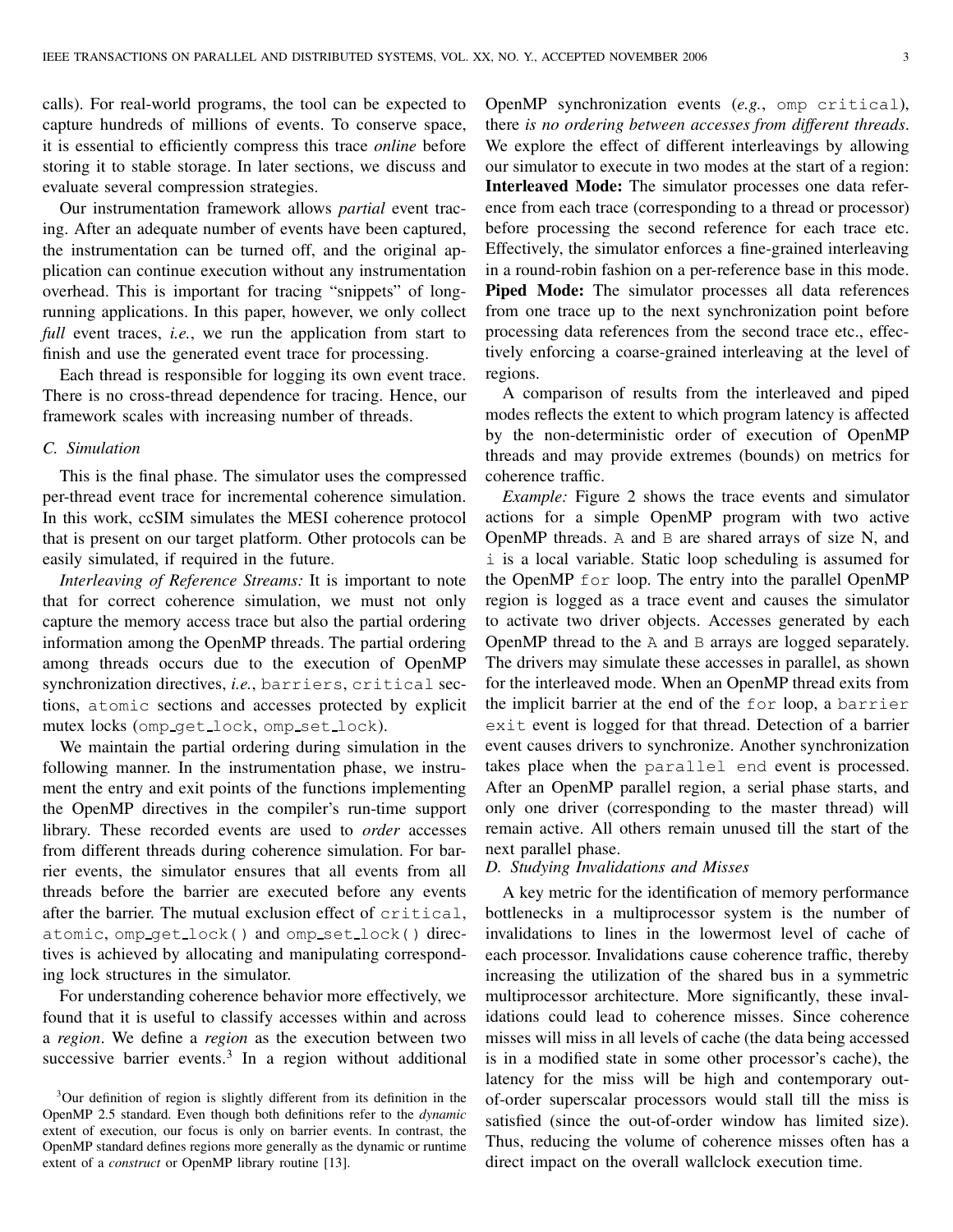

Fig. 2. Illustration: Trace Events and Simulator Actions

Since the main motivation in reducing the invalidate traffic is to decrease the number of coherence misses, it is imperative to distinguish between coherence misses and uniprocessor misses in a processor. Invalidations to cache lines can further be classified as true-sharing invalidations and false-sharing invalidations in each level of cache. True-sharing invalidations arise from accesses to the same shared memory location by more than one processor, with at least one access being a write access. False-sharing invalidations are caused due to accesses to different memory locations that map to the same cache line on more than one processor. ccSIM maintains state between accesses to a cache line to detect and distinguish true/false sharing. We introduced the concept of a *region* above (Section



#### Fig. 3. Classification of Invalidations

II-C). Invalidations can be classified as *in-region* and *acrossregion* as shown in Figure 3. Within the same region, we further distinguish true-sharing invalidations as follows: 1) References not protected by locks: These typically occur in the single-writer, single/multiple-reader scenario where one processor writes to a common location and one or more processors read from it. If there are multiple processors that write to a shared memory location, it may indicate the existence of a data race condition in the program. In this case, our tool will pinpoint the exact source code references involved in the race. We found such a data race using our tool, in the ASCI Purple benchmark sPPM (Section IV-E). 2) References protected by locks: These typically occur in the multiple-writer, single/multiple-reader scenario where multiple processors write and read from a common location.

In summary, ccSIM generates the following metrics 1) **Uniprocessor statistics**: Hits, misses, temporal and spatial locality ratios, and list of evictors for each reference. The uniprocessor metrics are described in our previous work [12]. 2) **Invalidations**: These are sub-classified into *true* and *false*-sharing invalidations, as discussed above. 3) **Coherence Misses**: A miss is classified as a coherence miss if it is accessing data that was present in the processor's cache

previously but was invalidated due to a write from another processor to the shared data's memory line. When a cache line is invalidated, we save the cache tag of the invalidated line. Later, when a miss occurs, this information is used to classify a miss as a coherence miss. 4) **Invalidator Lists**: We have enhanced our framework described in [14] to generate *invalidator lists* for each reference. The invalidators for a reference are the write (store) references on other processors that invalidated the data accessed by this reference. Invalidator lists help to understand the movement of shared data elements across processor caches. A later case study (ammp) shows the use of these lists for understanding coherence patterns.

These statistics can be viewed at several levels of detail: 1) **Per-Processor**: This level of detail is similar to architectureoriented coherence simulators. 2) **Per-Reference**: A source code reference is a program location (line:File). Per-reference results allow us to magnify per-processor results and to map them to individual program locations. 3) **Per-Function**: Since we instrument function entry and exit points, we can generate per-function as well as per-calling context coherence metrics. 4) **Per-Variable**: Global and local variables are supported by our framework. In addition, dynamically allocated variables can be distinguished by their call-context-sensitive allocation site in the program source code. 5) **Within/Across OpenMP regions**: As discussed before, we distinguish between interactions that occur in the same OpenMP region from interactions that occur across different OpenMP regions.

The coarser levels of detail can be used to quickly check whether a potential coherence bottleneck exists (*e.g.*, high ratio of coherence misses to total misses). Then, the perreference and per-data structure metrics can be used to isolate the bottleneck to particular source code locations and data structures. Finally, the invalidator lists show how the shared data is moving across processor caches. We demonstrate this performance evaluation process with several case studies.

## III. EXPERIMENTS

First, we present the OpenMP benchmarks used for experiments with ccSIM. Next, we compare results obtained from ccSIM with hardware performance counters. We evaluate the trace extraction framework with respect to execution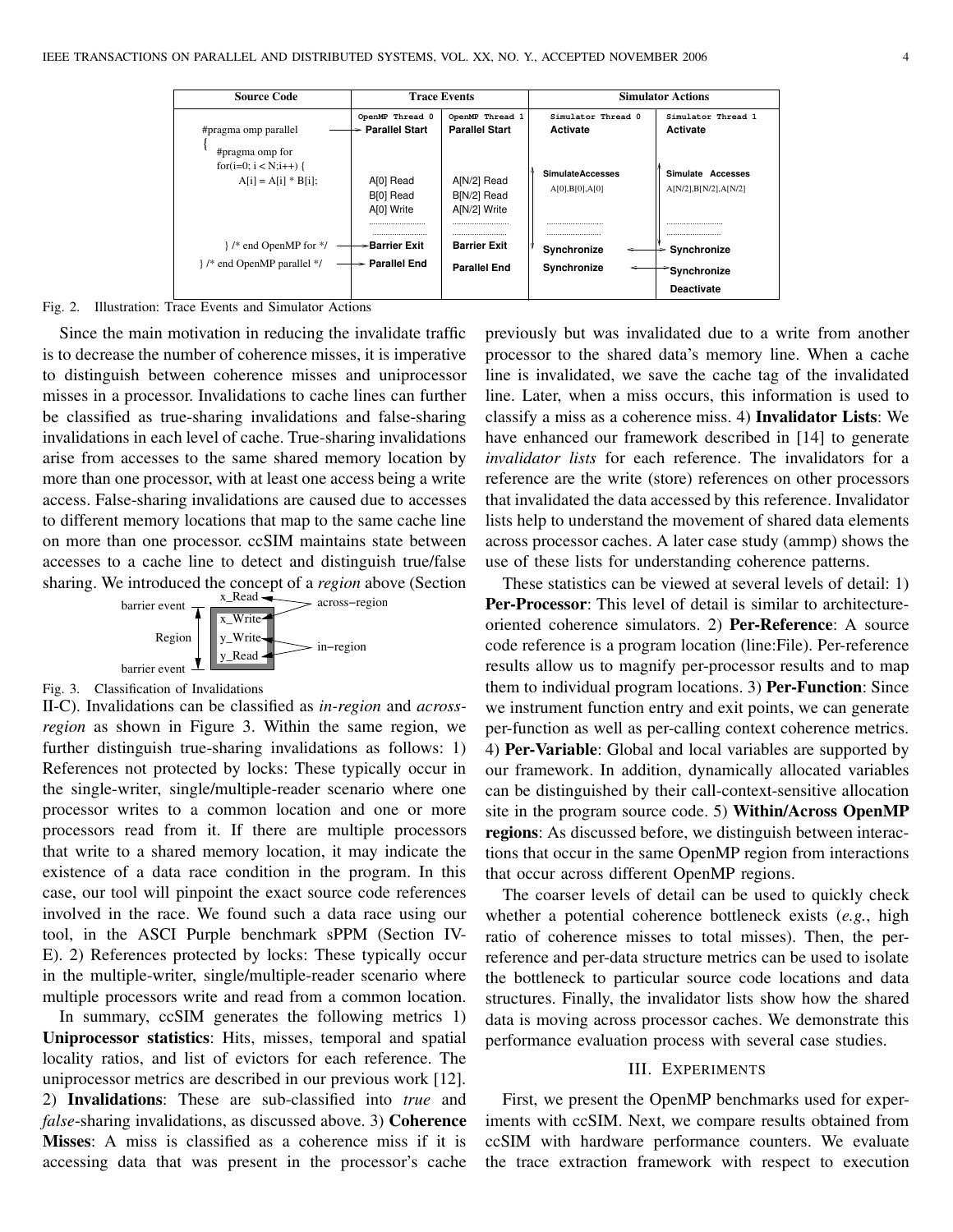overhead induced on the target application and compare the effectiveness of various compression strategies for online compression of the access stream.

Finally, we use ccSIM to characterize the shared memory usage of representative OpenMP benchmarks and show how ccSIM statistics are useful in detecting and isolating coherence bottlenecks.

**Benchmarks:** In later sections, we validate our simulator against hardware performance counters and measure the overhead of tracing with different compression algorithms. For these experiments, we selected the 6 benchmarks from the NAS OpenMP suite [15] plus an additional OpenMP benchmark (NBF) from the GROMOS benchmark suite [16].

A brief description of each benchmark is given below. 1) IS: A large integer sort used in "particle method" codes. 2) MG: A V-cycle MultiGrid method to compute the solution of the 3-D scalar Poisson equation. 3) CG: A Conjugate Gradient method to compute an approximation to the smallest eigenvalue of a large, sparse, unstructured matrix. 4) FT: An implementation of a 3-D Fast Fourier Transform (FFT)-based spectral method. 5) SP: A simulated CFD application with scalar pentagonal bands of linear equations that are solved sequentially along each dimension. 6) BT: A simulated CFD application with block tridiagonal systems of 5x5 blocks solved sequentially along each dimension. 7) NBF (Non-Bonded Force Kernel): A molecular dynamics simulation computing non-bonded forces due to molecular interactions.

All NAS benchmarks used class S data sets, except for IS which used class W. The NBF kernel was run for 2 time steps with 16384 molecules. For these settings, we observed a sufficient number of invalidations to characterize the application behavior.

In addition, we also present case studies in using ccSIM to optimize much larger applications, which closely resemble real world programs. These include two benchmarks (IRS-1.4, SMG2000) from the ASCI Purple OpenMP suite [17], and one benchmark (AMMP) from the SPEC2001M OpenMP suite [18]. More details about these applications are presented in the case studies.

#### *A. Comparison with Hardware Counters*

In this section, we validate ccSIM against measurements from hardware performance counters. From a developer's perspective, the number of *coherence misses* is the most important facet of the shared memory access pattern of an application. However, there are no hardware counters capable of measuring coherence misses on our target platform. Instead, we compare the number of *invalidations* for ccSIM against the actual number of invalidations measured by the hardware counters. The total number of invalidations is an upper bound on the number of coherence misses for the application. Reducing invalidations will also lower the

number of coherence misses, thereby improving application performance.

**Hardware Environment:** The hardware counter measurements were carried out on a 4-way SMP machine with 375 MHz Power3 processors. The hardware counters were accessed through the proprietary Hardware Performance Monitor (HPM) API. The system has a 64 KB 128-way associative L1 cache with round-robin replacement and an 8 MB 4-way associative L2 cache. All experiments were carried out with 4 active OpenMP threads bound to distinct processors. The IBM OpenMP compilers, xlc\_r and xlf\_r, were used to compile the benchmarks at the default optimization level O2 with following flags settings: -qarch=auto, -qsmp=omp, -qnosave.

**HPM measurements:** The Power3 hardware implements the MESI coherence protocol within an SMP node. The PM\_SNOOP\_L2\_E\_OR\_S\_TO\_I and PM\_SNOOP\_M\_TO\_I HPM events were used to measure the number of L2 cache invalidations with  $E \rightarrow I$ ,  $S \rightarrow I$  and  $M \rightarrow I$  transitions, respectively. The OpenMP runtime system also contributes to the number of invalidations measured. Since we are interested only in the invalidations of the application, we need to remove these invalidations from the measured numbers.

To assess the side-effect of the OpenMP runtime system on invalidations, we measured invalidations for OpenMP runtime constructs with empty bodies in a set of microbenchmarks. For example, the overhead in terms of invalidations for a barrier construct was determined. The microbenchmarks were subsequently used to adjust raw HPM data obtained from application runs by removing the extrapolated effect of OpenMP runtime invalidations for  $n$  iterations. For example, we removed the effect of  $n = 100$  times the overhead for a single barrier if the benchmark contained 100 barriers. We refer to these measurements as the *raw* HPM metrics and the *OpenMP-adjusted* HPM metrics.

Table I shows the raw and OpenMP-adjusted HPM measured invalidations for the L2 cache. The invalidations were measured for each processor separately using the HPM events discussed above and summed up to get the total invalidations shown in the table. Each HPM measurement is the mean of 5 samples.

Comparison with ccSIM: ccSIM was configured with the MESI coherence protocol and with the cache parameters of the hardware platform (4-way Power3 SMP node). Both L1 and L2 caches were simulated. Table II compares total L2 invalidations for HPM and the two ccSIM modes - *piped* and *interleaved*.

The results indicate a good correlation between ccSIM and HPM for most benchmarks. The absolute error between ccSIM and HPM is less than 17% for all benchmarks and less than 7% for most. Moreover, for the NAS benchmarks, both interleaved and piped modes result in closely matching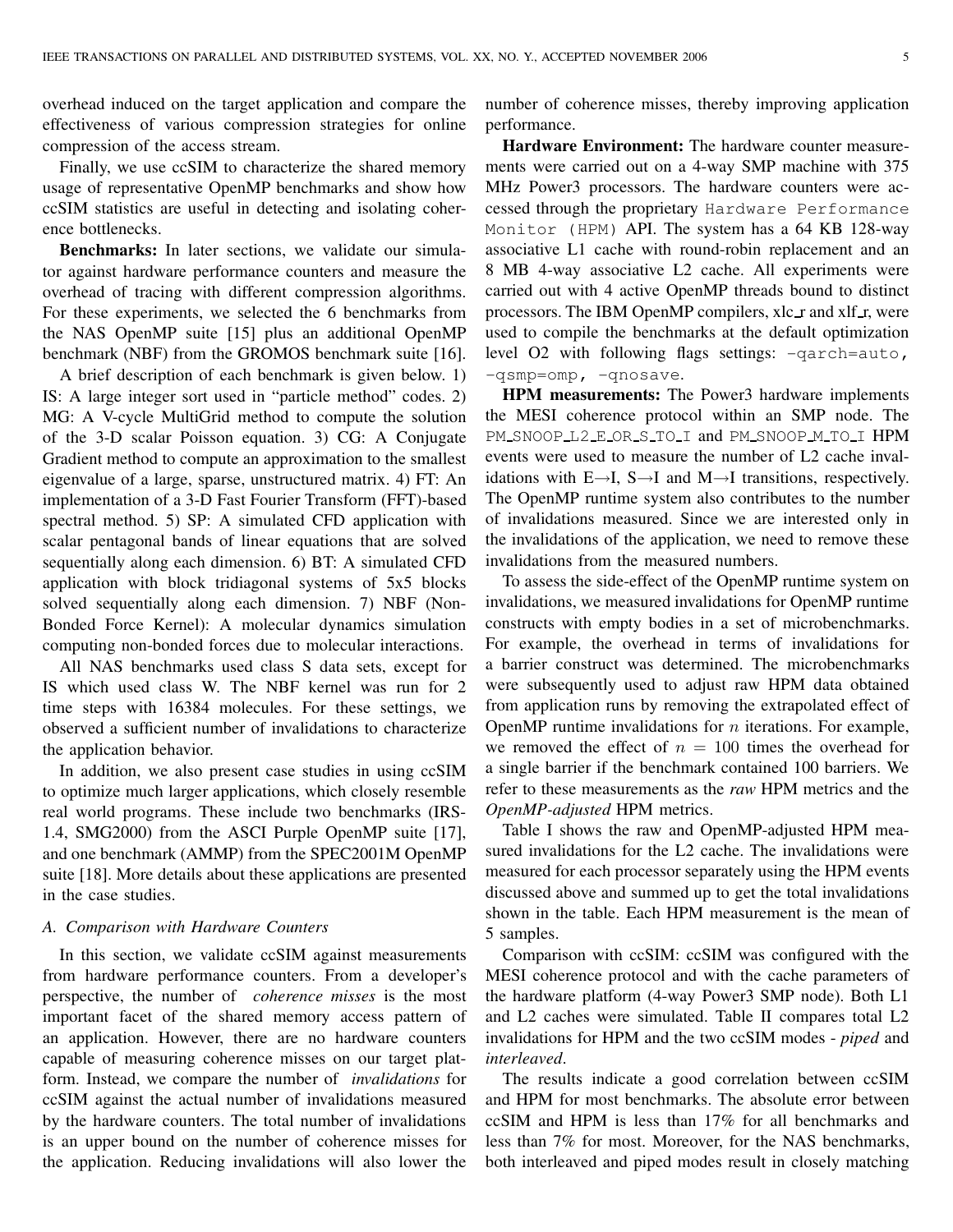| <b>Benchmark</b> | $HPM$ (raw) | HPM(OpenMP-adjusted) |  |  |  |  |  |  |  |
|------------------|-------------|----------------------|--|--|--|--|--|--|--|
| IS               | 165246      | 162964               |  |  |  |  |  |  |  |
| MG               | 24631       | 13629                |  |  |  |  |  |  |  |
| CG               | 134964      | 100488               |  |  |  |  |  |  |  |
| FT               | 326595      | 325257               |  |  |  |  |  |  |  |
| SP               | 282269      | 258923               |  |  |  |  |  |  |  |
| BТ               | 185317      | 157384               |  |  |  |  |  |  |  |
| <b>NBF</b>       | 474121      | 135926               |  |  |  |  |  |  |  |

TABLE I TOTAL L2 INVALIDATIONS WITH HPM

numbers of invalidations. This indicates that for these benchmarks, fine-grained round-robin simulation is not necessary to achieve a high level of simulation accuracy. NBF stands out as an anomalous case with significant difference between the interleaved and piped modes of simulation. ccSIM allows us to categorize invalidations into true and false sharing invalidations as well as to distinguish between across-region and in-region invalidations, as explained in Section II-D. The cause of the discrepancy becomes apparent when we examine the in-region true-sharing critical invalidations shown in Figure 4. Metrics are plotted in a log scale. The number of true-share invalidations occurring within a region is much higher (at least an order of magnitude) in the interleaved simulation mode. The interleaved simulation mode involves fine-grained round-robin simulation, which leads to a "pingpong" exchange of shared data across processors. The pingpong exchange does not take place with the piped mode of simulation, leading to a very small number of invalidations to be recorded. A look at the per-reference ccSIM statistics indeed shows that the most significant invalidation source is a data access point inside an OpenMP critical construct. This demonstrates the necessity of interleaved simulations for codes containing critical sections to closely resemble the interleaving of references during actual execution.<sup>4</sup>

## *B. Execution Overhead and Trace Compression*

Instrumentation for capturing the memory access trace imposes execution overhead on the application. The access traces being captured can be in the order of hundreds of gigabytes. Hence, effective compression is necessary before they can be stored to disk. In this section, we measure the run-time overhead imposed by software instrumentation. We also evaluate several compression strategies with respect to additional run-time overhead imposed and the quantum of compression achieved by each.

<sup>4</sup>In Figure 4, the number of in-region true-sharing invalidations is shown to be zero for P4. This is an artifact of our round-robin scheduling due to which the true-sharing invalidations were classified as across-region falsesharing invalidations in this particular benchmark. This can potentially be improved upon by using pseudo-random instead of round-robin scheduling, after which the results for P4 will be similar to other processors.

TABLE II

| HPM vs. ccSIM |  |  |
|---------------|--|--|
|               |  |  |

| Benchmark | <b>HPM</b>        |               | ccSIM ccSIM   | $%$ Error                 |
|-----------|-------------------|---------------|---------------|---------------------------|
|           |                   | Interleaved   |               | Piped Interleaved vs. HPM |
|           | IS 162964         |               | 163073 159913 | $-0.06$                   |
| <b>MG</b> | 13629             | 13174         | 12355         | 3.30                      |
|           | CG 100487         |               | 117117 116318 | $-16.50$                  |
|           | FT 325257         |               | 302630 302607 | 6.90                      |
|           | BT 157384         |               | 157503 157480 | $-0.07$                   |
|           | SP 258922         | 268334 268334 |               | $-3.60$                   |
|           | <b>NBF</b> 135926 | 137498        | 14629         | $-1.15$                   |

For compression, we compare the following strategies: 1) **No Compression (No-Compr)**: No compression algorithm is used. The raw uncompressed trace is written to stable storage. 2) **PRSD Compression (PRSD-Compr)**: This compression algorithm is targeted for regular accesses in nested loop structures, as commonly found in scientific programs. It is reported in our previous work in [19]. 3) **LZO Compression (LZO-Compr)**: This is an open-source lossless compression library designed specifically for compression speed [20]. We use the mini-lzo variant that implements the LZO1X-1 algorithm. Compression input is in chunks of 64KB. 4) **Multi-stage Compression (Multi-Compr)**: This is a hybrid algorithm that uses LZO compression to compress the output stream of the PRSD algorithm.

**Run-Time Overhead**: Figure 5(a) shows the execution time of just the software instrumentation (Null-Instru), and for instrumentation plus compression with the algorithms discussed above. The execution time is normalized to the execution time of the original unmodified executable. We make the following observations: 1) The cost of software instrumentation alone (Null-Instru) is approximately 2 to 3 orders of magnitude (*i.e.*, 100 to 1000 times slowdown). This is due to the high frequency of instrumentation at every load and store instructions. 2) The execution overhead of storing the compression trace is comparatively low (No-Compr vs. Null-Instru). 3) LZO Compression is very fast and adds very little overhead by itself (LZO-Compr, Multi-Compr). 4) PRSD Compression has variable over-



Fig. 4. NBF: Interleaved and Piped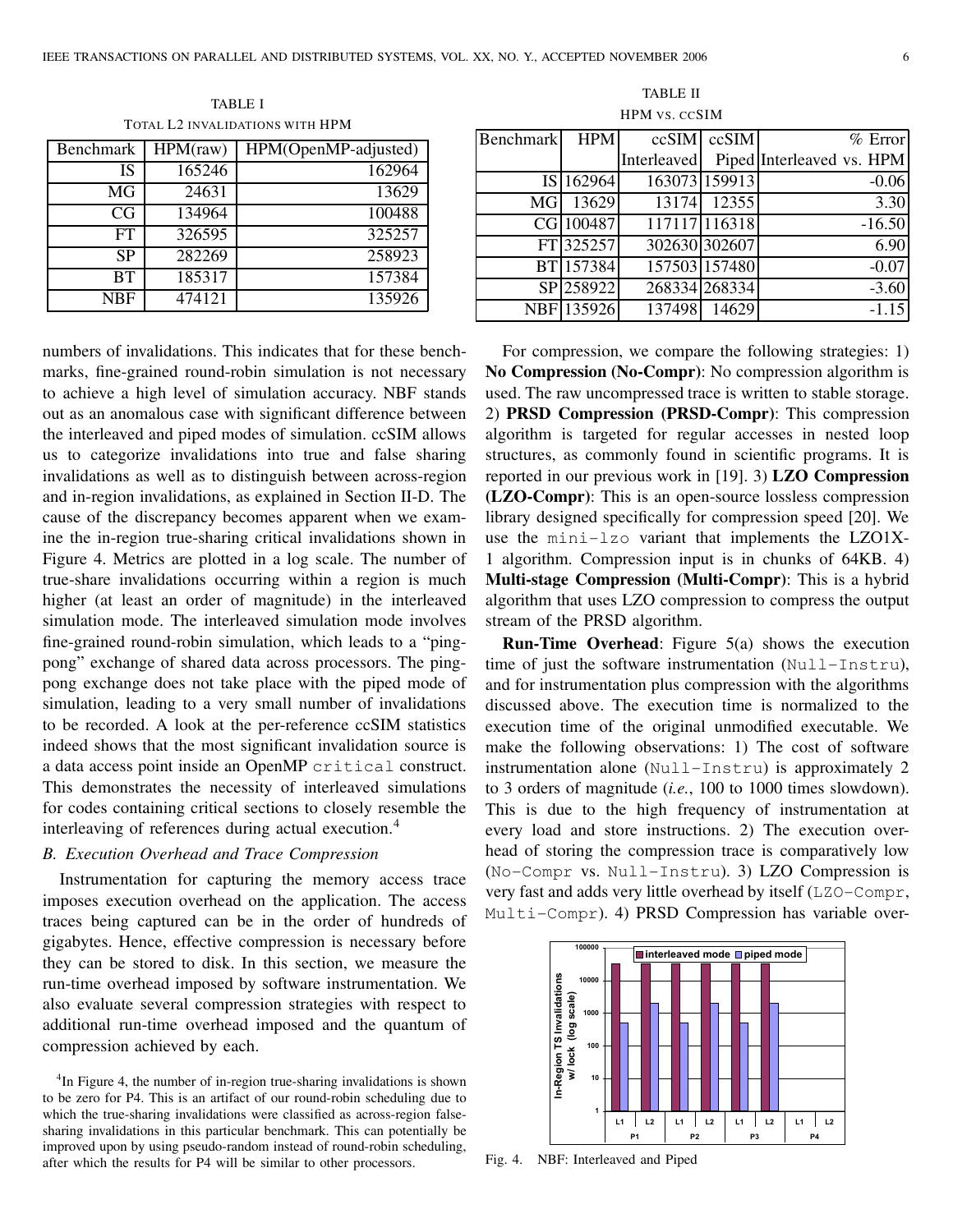



head. For some benchmarks (MG, FT, SP) the overhead is low while for others, there is significant overhead compared to LZO compression.

**Trace Compression**: Figure 5(b) compares the trace sizes achieved with the various compression strategies normalized to the original size of the trace. We make the following observations: 1) LZO compression always reduces the trace size by half or even more. 2) PRSD-based compression can lead to spectacular compression in some cases (MG, FT and SP) and beats LZO-based compression in 4 out of the 7 benchmarks (MG, FT, SP, BT). However, the compression rate is significantly better for LZO for the remaining three benchmarks (IS, CG, NBF). 3) Multi-stage compression achieves the best compression for all benchmarks, except for NBF. Even with NBF, multi-stage compression reduces the trace size to approximately half of the original size.

To summarize, PRSD-compression either works very well (with low execution overhead and very high compression) or very poorly (with relatively high overhead and poor compression). Compression is poor when the program either does not have nested loops that dominate the overall memory accesses or the access stream generated is irregular. The latter is the cause for the poor compression rate of both CG and NBF, due to the presence of indirectly indexed arrays in sparse matrix computations, which generate a non-linearly strided access stream.

A hybrid multi-stage algorithm (PRSD+LZO) almost always achieves the best compression, at the price of additional execution overhead.

## IV. OPPORTUNITIES FOR TRANSFORMATIONS

In this section, we demonstrate how ccSIM is used to detect and isolate coherence traffic bottlenecks, to derive opportunities for transformations leading to reduced coherence traffic and, thereby, to obtain potential performance gains.

Our methodology for performance evaluation is subject to a cost/benefit trade-off, as detailed in the following. A high overhead of tracing and simulation limits the extent



(b) Trace Size (Normalized)

of the program execution that can be realistically traced by our framework. We expect the programmer to either create a smaller data set or to identify a repeating program phase (*e.g.*, a single timestep) for performance evaluation. The resulting smaller program trace must have similar sharing characteristics as the original one; otherwise, the performance analysis results may not apply to the original program. Consider a the smaller program's data set that completely fits in cache while the original program's data set does not. Then, the importance of coherence (sharing) optimization may be exaggerated by the performance analysis.

Tracing has relatively high overhead. Thus, we recommend that programmers follow a two-step approach for performance evaluation of coherence activity. First, existing hardware performance counters can be used to quickly and cheaply evaluate if there exists a significant amount of sharing between processor caches (*e.g.*, using our previous approaches [21]). If such sharing exists, then our framework can provide detailed source code level information about the causes of any potential sharing bottlenecks.

Except for NBF, all our case studies use a smaller data set for performance evaluation and the recommended large data set that is used for measuring performance improvements. We are able to effectively use smaller data sets due to two notable reasons. First, 3 out of the 4 use cases (NBF, SMG2000, AMMP) exhibit sharing behavior between processors that is *temporally close*. In other words, the same sharing behavior will occur for small or large data sets, irrespective of whether the data set fits in cache or not. Second, for all use cases, the coherence simulation results lead us to optimizations (removing redundant concurrency, increasing concurrency, prefetching) that provide performance benefits irrespective of whether the data set fits in cache or not. In the first case, this is a property of the trace while in the later one, it is a property of the optimizations. This shows that in practice, the potentially difficult task of crafting smaller data sets or truncated program runs that reflect the original program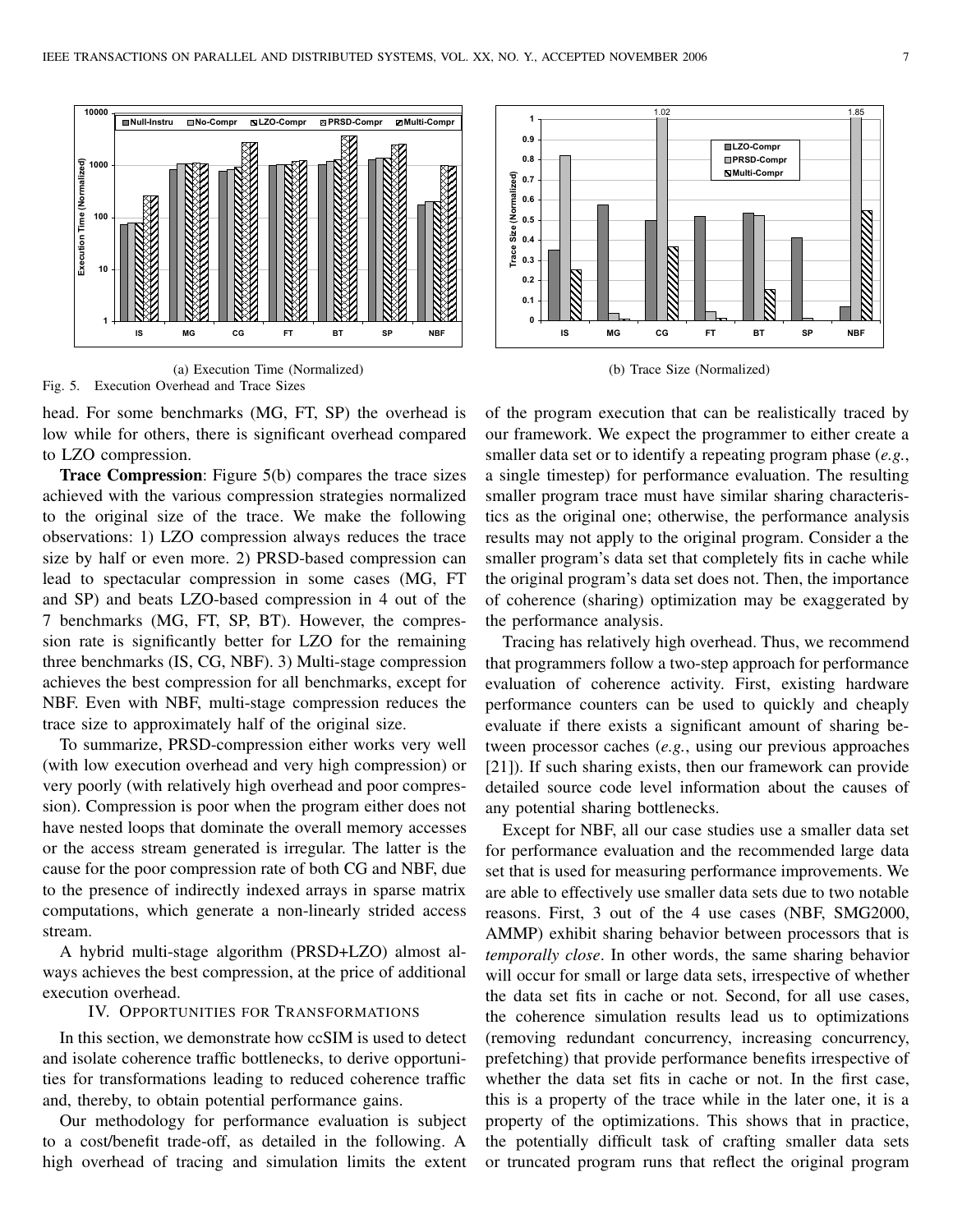behavior may be mitigated.

We shall now use ccSIM to optimize the NBF kernel. This code is comparatively simple compared to the other applications that we discuss later (irs, smg, ammp). NBF serves as a good introduction to characterizing and optimizing coherence behavior with ccSIM, even though the code analysis and transformations we discuss for it are straightforward, and may be achievable by visual inspection of the code. The other benchmarks are much larger and complex, and a profile-guided approach (like our tool) would be essential to understand and optimize their coherence behavior.

## *A. NBF: Non-Bonded Force Kernel*

A full access trace was obtained for the OpenMP NBF kernel. The OpenMP environment was set to four threads and static scheduling (OMP NUM THREADS=4, OMP SCHEDULE=STATIC). **Analysis:** Figure 6 shows the breakdown of misses for L1 and L2 caches for each processor obtained by ccSIM.



Fig. 6. NBF: Breakdown of L2 misses

We observe that almost all L2 misses and a significant number of L1 misses are coherence misses. A coherence miss is caused when a processor accesses a cache line that was invalidated due to a write from another processor. However, a large number of invalidations does not necessarily imply a large number of coherence misses, since the invalidated cache lines may not be referenced by the processor again before being flushed out of the cache. The number of coherence misses shown in Figure 6 is very close to the number of invalidations received by the cache. This shows that almost all invalidations eventually caused a coherence miss. Minimizing the total number of invalidations will also reduce the magnitude of coherence misses correspondingly.

We have detected a potential coherence bottleneck. We can use the per-reference coherence and cache statistics generated by ccSIM to determine the *cause* of the bottleneck. Table III shows the per-reference statistics on processor one for the top three references of the original code and two optimization strategies (serialized and round-robin) discussed next. Only L2 cache statistics are shown.

We observe that access metrics across all processors are uniform. The f Read reference on line 141 of the source code has an exceptionally high miss rate in all processors. Moreover, more than 96% of the misses for this reference are coherence misses. The invalidation data shows that the large number of *in-region* invalidations are the primary cause for these misses. The relation of this reference to the source code indicates that line 141 is of interest: #pragma omp parallel

```
...
for (i = 0; i < natoms; i++) {
  #pragma omp critical
141: f[i] = f[i] + flocal[i];}
```
The for loop updates the global shared array  $f$  with values from the local private copy flocal for each OpenMP thread. The large number of invalidations attributed to the f\_Read reference is due to a ping-pong exchange of the shared  $f$  array between processors as all of them try to update the global f array simultaneously.

**Optimizing Transformations:** Using ccSIM's per-reference statistics, we isolated the coherence bottleneck to the updates of the shared global array f. We shall discuss two ways of reducing the number of coherence misses. One method eliminates the ping-pong exchange of the f array by *serializing* the updates to the array  $f$  since they require mutually exclusive writes. This is achieved by moving the critical section to encompass the entire for loop instead of the single update. The modified code is shown below. #pragma omp parallel

```
...
#pragma omp critical
for(i = 0; i < natoms; i++) {
  f[i] = f[i] + flocal[i];}
```
Moving the critical statement outside the loop also reduces the number of times that the mutual exclusion region must be entered and exited, decreasing the execution overhead. Although reducing the number of coherence misses, this method does not exploit the potential for parallel updates to separate parts of the f array by different threads. Hence, we consider an alternate transformation. We can exploit parallelism by partitioning the array f into a number of segments. Each thread updates a distinct segment until all segments are updated. We call this scheme the *round-robin* update scheme. The modified code is shown below as pseudocode.

```
//1. calculate #segments
tot_segments = (size of "f" array) / #threads;
//each thread executes this for loop
for(i = 0; i < tot_segments; i++) {
  //2. get segment id to update
  seg_id = (thread_id + i) % tot_segments;
  //3. update segment seg_id of array "f".
  ...
  //4. synchronize all threads (barrier)
```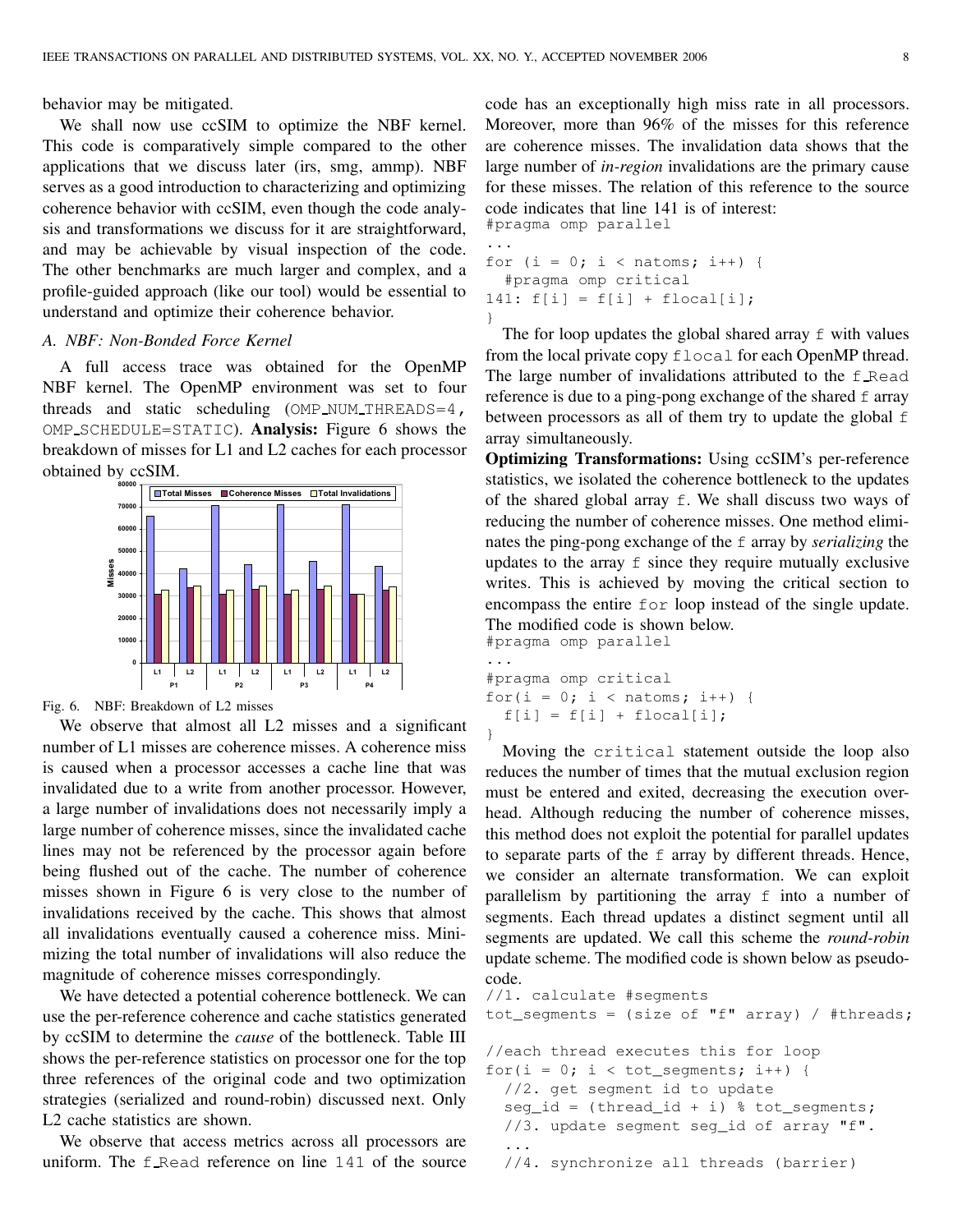|      |     |                   |       |            |                          |       |       | Invalidations |                             |                |
|------|-----|-------------------|-------|------------|--------------------------|-------|-------|---------------|-----------------------------|----------------|
| Line | Ref | Optimization      |       |            | Misses Miss \% Coherence |       |       | True          |                             | False          |
| No.  |     | Strategy          |       | Ratio      | <b>Misses</b>            | Total | 1n    | Across        | 1n                          | <b>Across</b>  |
|      |     |                   |       |            |                          |       |       |               | Region Region Region Region |                |
| 141  |     | f_Read Original   | 32500 | 0.99       | 96.87% 32768             |       | 32768 |               |                             | $\Omega$       |
|      |     | <b>Serialized</b> | 2050  | 1.0        | 50.30%                   | 2048  | 2048  |               |                             | $\Omega$       |
|      |     | Round-robin       | 1790  | 0.87       | 42.84%                   | 2048  | 2048  |               |                             | 0              |
| 227  |     | x Read Original   |       | 1540 0.997 | 99.74%                   | 768   |       | 765           |                             | 2              |
|      |     | <b>Serialized</b> |       | 1540 0.997 | 99.74%                   | 768   |       | 765           |                             | 2              |
|      |     | Round-robin       |       | 1540 0.997 | 99.74%                   | 768   |       | 766           |                             | 2              |
| 217  |     | f_Read Original   | 512   | 1.0        | $100\%$                  | 256   | 256   |               |                             | $\Omega$       |
|      |     | <b>Serialized</b> | 512   | 1.0        | 100%                     | 256   | 256   |               |                             | $\overline{0}$ |
|      |     | Round-robin       | 512   | 1.0        | 100%                     | 256   |       | 255           |                             |                |

TABLE III NBF: COMPARISON OF PER-REFERENCE STATISTICS FOR EACH OPTIMIZATION STRATEGY

|  |                 | ______ | . | ____ |  |
|--|-----------------|--------|---|------|--|
|  |                 |        |   |      |  |
|  | <b>TABLE IV</b> |        |   |      |  |

NBF: WALL CLOCK TIMES (SECONDS)

| Code     | Original | Serialized      | Round-robin     |
|----------|----------|-----------------|-----------------|
| Segment  |          |                 |                 |
| f-Update | 4.981    | $0.003(99.9\%)$ | $0.003(99.9\%)$ |
| Other    | 2.141    | 2.076(3%)       | $2.190(-2.28%)$ |
| Overall  | 7.122    | $2.079(70.8\%)$ | $2.193(69.2\%)$ |

barrier();

} **Results:** Table III compares the L2 coherence misses and invalidations for the two optimization strategies. Statistics are depicted only for processor-1 and are similar for the other processors. We observe that both strategies lead to a significant decrease in the volume of coherence misses for the f Read reference. Table IV shows the wall clock execution time for (a) the routine that updates the shared array  $f(x)$ , (b) the remainder and (c) the entire program. Table V shows the total L2 invalidations from all processors for each approach measured with HPM. We observe that the transformations cause a significant improvement in wall clock execution time. This improvement occurs due to two effects. First, the restructured programs have far less invalidations (and, subsequently, coherence misses) compared to the original program (Table V). Second, the restructured programs have lower OpenMP execution overhead because they execute fewer OpenMP calls.

### *B. IRS: Implicit Radiation Solver*

IRS-1.4 is part of the ASCI Purple codes [17]. IRS can use MPI, OpenMP or a mixture of both for parallelization. We use the pure OpenMP version of IRS for our study. Existing OpenMP parallelization uses "omp parallel do" constructs for loop level parallelization. For the analysis below, we ran IRS for 10 calls to the toplevel xirs function, with a limited data set (NDOMS=10, ZONES PER SIDE=NDOMS PER SIDE) with 4 OpenMP threads and static scheduling. This partial data trace is

TABLE V NBF: L2 INVALIDATIONS (HPM RAW)

| Code     | Original | Serialized | Round-robin |
|----------|----------|------------|-------------|
| Segment  |          |            |             |
| f-Update | 503654   | 921        | 6209        |
| Other    | 37987    | 32916      | 38863       |
| Overall  | 541641   | 33837      | 45072       |

comparatively small, yet captures essential coherence traffic. Once our optimizations are complete, we compare the wallclock time for the recommended full-sized data set for IRS (zrad.008.seq).

**Analysis:** Figure 9 shows that for all processors, coherence misses constitute almost the entire volume of L2 cache misses. Interestingly, the coherence miss magnitudes are asymmetric with processor-1 experiencing more than twice the number of coherence misses of any another processor. Figure 7 shows the per reference coherence statistics for processors 1 and 2. Statistics for other processors were similar to those for processor-2. References have been collected into groups with distinct coherence characteristics (Groups 1, 2 and 3). Multiple references are shown with only a single representative reference. For example, there are a set of fourteen references to different arrays in the matrix structure, all of which show similar coherence characteristics;

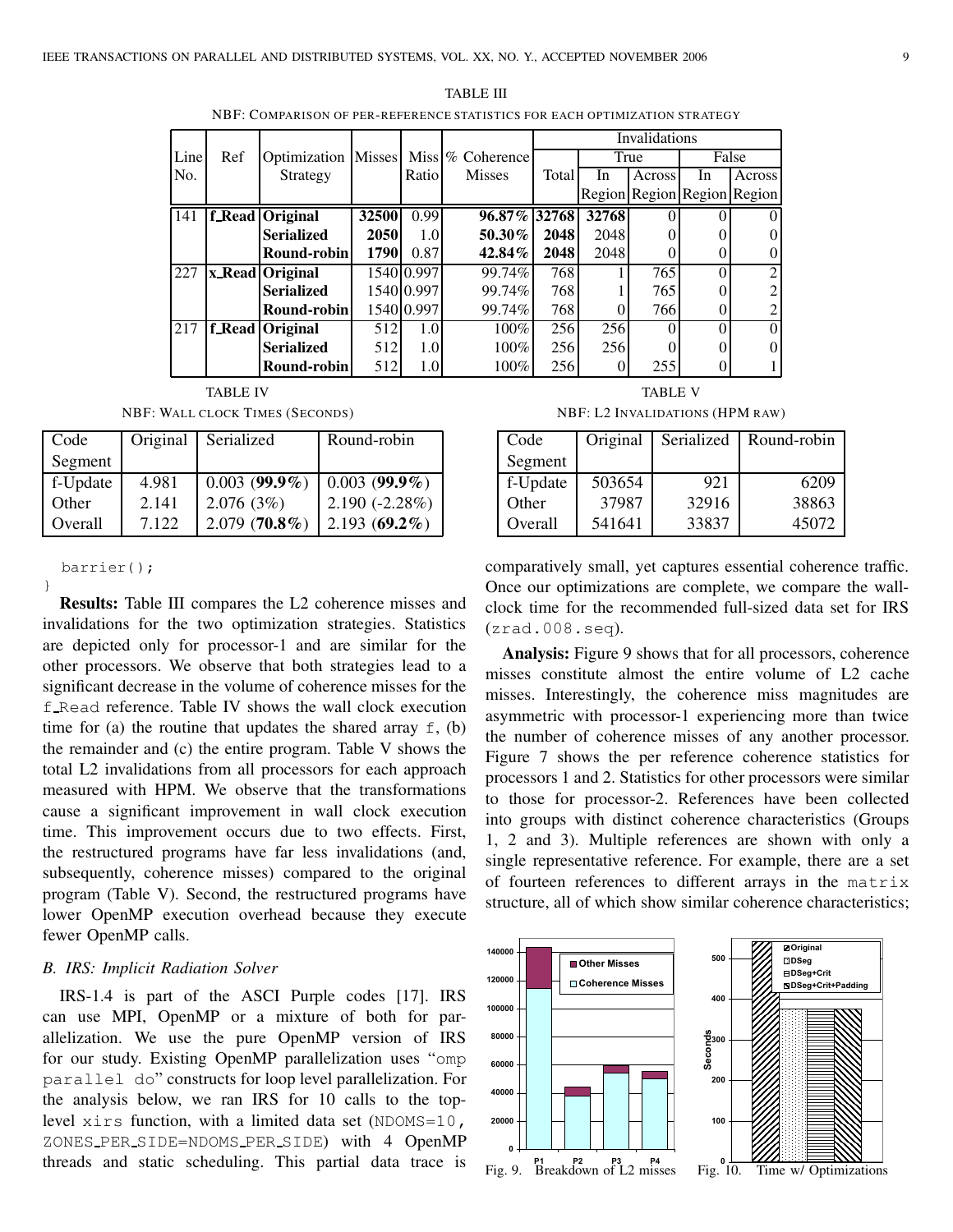|              | 115. <i>I</i> .<br>IRS. I CI-Reference Statistics |                            |              |        |                 |               |          |       |                    |              |
|--------------|---------------------------------------------------|----------------------------|--------------|--------|-----------------|---------------|----------|-------|--------------------|--------------|
|              |                                                   |                            |              |        |                 | Invalidations |          |       |                    | Opt.         |
|              |                                                   | Procl No. Reference        | Grp          | Coh.   |                 | True          |          | False | Optimization       | Coh.         |
|              |                                                   |                            |              | misses |                 | in across     |          |       | in across strategy | misses       |
| 1            |                                                   | $v1$ []_rd                 |              | 8627   | $\overline{4}$  | 7517          | 31       |       | 1342 code          | 1980         |
|              | $\overline{2}$                                    | $v2[1$ rd                  |              | 8568   | 310             | 5093          | 78       |       | 3085 transforms    | 1971         |
|              |                                                   | $3-16$ matrix.dbl[] wr     | 1            | 2547   | 25 <sup>I</sup> | 2325          | $\Omega$ |       | 455 for data       | 719          |
|              | 17                                                | $x[]$ rd                   |              | 1803   | 0               | 1402          | 391      |       | 2 segregation      | 968          |
|              | 18                                                | timersflag_rd              | $\mathbf{2}$ | 3182   |                 |               | 03122    |       | 70 padding         | 0            |
|              | 19                                                | thread_flop[]_rd           |              | 1789   | 0               |               | 2 1789   |       |                    | $\bf{0}$     |
|              | 20                                                | clock_last_rd              | 3            |        | 2165 2166       | $\theta$      |          |       | 0 remove sharing   | $\bf{0}$     |
| $\mathbf{2}$ |                                                   | clock_last_rd              | 3            |        | 5997 5644       | 353           |          |       |                    | $\mathbf{0}$ |
|              |                                                   | $2-3$ timersflag rd        |              | 2907   | 18              |               | 02908    |       |                    | 0            |
|              |                                                   | 4-6 thread flop[] rd       | 2            | 2734   | $\Omega$        |               | 02407    | 327   |                    | 0            |
|              |                                                   | thread_wall_secs[]_rd      |              | 1022   | 0               | 0             | 652      |       | 371 padding        | 0            |
|              | 8                                                 | $ $ thread cpu secs $ $ rd |              | 811    |                 |               | 742      |       |                    | 0            |

Fig. 7. IRS: Per-Reference Statistics

```
/* only master */
for (i = 0; i < \text{nb}lk; i++)dotprev += icdot(r[i], z[i],...);
    /* Reads r,z */...
/* parallel updates to r,z */#pragma omp parallel for
 for (i = 0; i < \text{nb}lk; i++) {
   setpz1(r[i],...); /* Writes to r*/setpz1(z[i],...); /* Writes to z^*/}
 ...
/* only master */
for (i = 0; i < \text{nb}lk; i++)dotz = icdot(r[iblk], z[iblk],...);
    /* Reads r,z */
Fig. 8. IRS Breakup into Parallel Regions
```
these are represented by a single representative reference matrix.dbl[] in the table. We observe that the set of references with significant coherence behavior are quite different for processor-1 and processor-2. We shall now analyze references belonging to each group in detail.

**Group 1**: These references account for the largest fraction of coherence misses. True sharing across-region invalidations are dominant for this group. This indicates that the data elements accessed by these references move across the L2 caches of multiple processors. Consider the first two references  $(v1[]$  and  $v2[]$ ). These references occur in the icdot function, that is only called at three locations from the MatrixSolveCG function. All call sites are in serial code, *i.e.,* they are executed only by the master thread. Between successive calls, the argument arrays are updated by other processors in parallel regions, as depicted in Figure 8.

Thus parts of arrays  $r$  and z move between processor-1 and other processors. We can eliminate this unnecessary movement using code transformations for data segregation. In this case, we can parallelize the icdot calls using OpenMP. This allocates segments of  $r$  and z arrays to specific processors thereby eliminating unnecessary data movement. More significantly, icdot calls now operate in parallel. This potentially has a much bigger impact on performance than the elimination of data movement alone.

Similar transformations are carried out for other references from Group-1, which we do not further discuss here.

**Group 2**: In-region false sharing invalidations constitute almost the entire volume of invalidations for these references. The number of coherence misses closely matches the number of invalidations received. All these references are related to timer routines used for performance benchmarking. Most of the coherence misses arise due to parallel updates to counter arrays indexed by thread id. Since array elements are contiguous, this leads to false-sharing, causing a ping-pong exchange of cache lines across processors. We use intra datastructure padding to align individual array elements at cache

line boundaries, which eliminates coherence misses.

**Group 3**: This group has a single reference exhibiting large volumes of true in-region invalidations. These invalidations occur inside a omp critical region updating a shared global clock variable. We eliminate this sharing by maintaining clock variables for each thread separately.

**Results:** The coherence misses for each reference after optimization are shown in the last column of Figure 7. We see that coherence misses for Groups 2 and 3 have been eliminated (by padding and sharing elimination, respectively) and have decreased significantly for Group 1. Figure 10 shows the wall-clock execution times for the different optimization strategies on the recommended OpenMP data set(zrad.008.seq). The readings were obtained on a noninteractive node with 8 OpenMP threads. DSeg represents code transformations for data segregation (Group 1 references). DSeg+Crit additionally removes the shared global clock (Group 3 reference). DSeg+Crit+Padding represents the fully optimized benchmark. We observe that DSeg causes significant decrease in wall clock execution time (over 30%), compared to the original program. The performance impact is due to a combination of 2 factors. First, there is reduction in coherence traffic due to our optimizations. Second, the reduction in coherence traffic was achieved by additional parallelization of serial sections of code. This additional speedup also contributes to the overall wallclock time improvement.

It would be hard to achieve these optimizations by conventional time-based profiling alone. Such schemes might be able to pin-point the source-code locations taking significant amounts of execution time. However, our ability to understand the exact *flow* of shared data across processor caches was critical in identifying the ping-pong effect due to insufficient parallelization.

## *C. SMG2000: Semi-coarsening Grid Solver*

SMG2000 is part of the ASCI Purple benchmark set [17]. The SMG code utilizes the hypre library [22], that can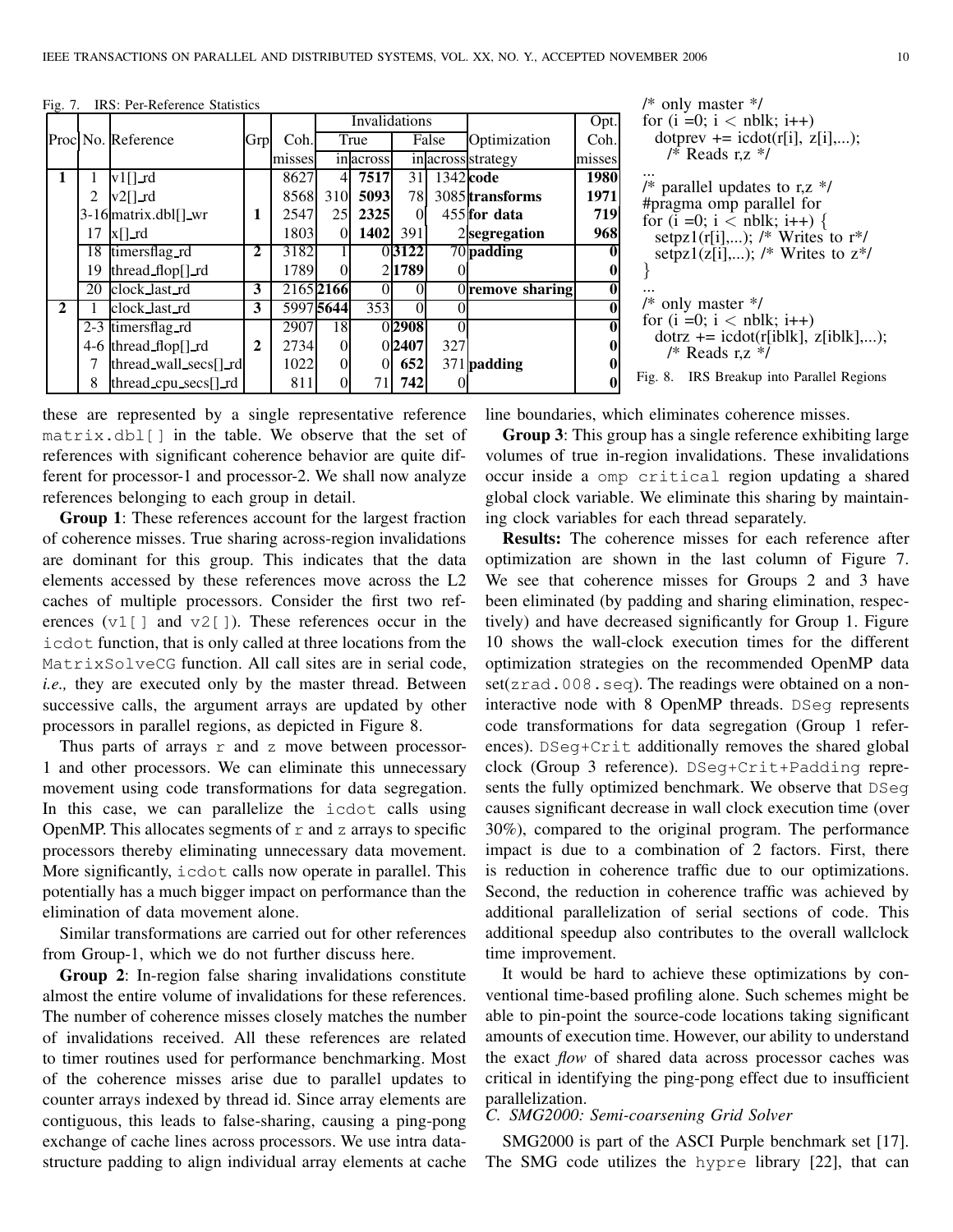|   |               |   |                 | Invalidations |           |       |      | Optimized                      |               |
|---|---------------|---|-----------------|---------------|-----------|-------|------|--------------------------------|---------------|
|   | No. Reference |   | Group Coherence |               | True      | False |      | Optimization                   | Coherence     |
|   |               |   | <b>Misses</b>   |               | In Across |       |      | In Across Strategy             | <b>Misses</b> |
|   | rp[]_Read     |   | 170046          | $\Omega$      |           |       |      | 0 156585 13387 Code Transforms | 256           |
| 2 | rp[] Read     |   | 83509           | $\Omega$      |           | 80145 |      | 3529 for coarse-level          | $\bf{0}$      |
|   | rp[]_Write    |   | 43640           |               |           | 43305 |      | 3373 interleaving              | 0             |
| 4 | xp[] Write    |   | 23193           |               |           | 22309 | 1284 |                                | 2764          |
|   | num_threads   | 2 | 44362 44929     |               |           |       |      | $0$ Remove sharing             | $\bf{0}$      |

TABLE VI SMG: PER-REFERENCE STATISTICS (PROCESSOR-1)



Fig. 11. Breakdown of L2 misses Fig. 12. SMG: Cumulative L2 Coherence Misses

Fig. 13. SMG: Time for different Workloads

select between OpenMP and MPI parallelization. We use the default settings of SMG2000 for our analysis (10 x 10 x 10 grid,  $cx = cy = cx = 1.0$ . We then compare the wall-clock execution time for the recommended full-sized workloads for different optimization strategies.

**Analysis:** For all processors, the L2 miss rate is quite high, ranging from 64% to 81%. Figure 11 shows that almost all of the L2 misses are coherence misses. It also shows that the number of invalidations received is very close to the number of coherence misses. This indicates that almost all invalidations received by the L2 cache eventually caused a coherence miss.

Our instrumentation framework instrumented 11,047 memory access points, out of which only 338 access points (3%) experienced coherence misses. Figure 12 shows the cumulative coherence misses for the access points that experienced coherence misses ("participating access points") for each processor. Notice that the cumulative distribution is quite skewed — 10% of the participating access points accounted for 82-85% of the total coherence misses for a processor. Thus, by focusing on optimizing the coherence misses for the top references, we can remove a large number of coherence misses, potentially resulting in a significant performance gain.

The per-reference statistics for the top 5 references from processor-1 are shown in Table VI. The statistics for other processors were similar to those of processor-1. As with IRS, we classify references into groups based on coherence characteristics to facilitate analysis.

**Group 1**: References in this group are all array access references. All references experience a very large volume of in-region false-sharing invalidations. This indicates that multiple processors are updating different data elements on the same cache line, causing the cache line to ping-pong between L2 caches of different processors. The cause of the large volume of invalidations lies in the sub-optimal implementation of loop-level parallelization by the hypre library function. This function must choose one loop of a triply-nested loop nest to parallelize. Each loop in the nest iterates over a single coordinate axis. The order of iteration is x,y,z from the inner to the outer loop. The function always chooses the largest dimension for parallelization, with the default being the innermost loop (x dimension). This results in fine-grained interleaving of thread accesses to adjacent array elements, resulting in large amounts of coherence traffic. To correct this, we hoist the OpenMP parallelization to the outermost loop (z dimension) ensuring that threads access data on different cache lines.

**Group 2**: This group has a single store reference that exhibits large volumes of true-sharing in-region invalidations. The data element referenced is a shared variable that is simultaneously updated by all threads with the number of runnable OpenMP threads, inside an omp parallel construct. We eliminate this sharing by replacing the omp parallel construct with separate calls to omp\_get\_max\_threads() in each thread.

**Results:** The coherence misses after optimization are shown in the last column of Table VI. Our optimizations have eliminated almost all the coherence misses for these references. We compare the performance impact of our optimizations on wall clock execution time for the following workloads, as recommended by the SMG2000 benchmarking criteria: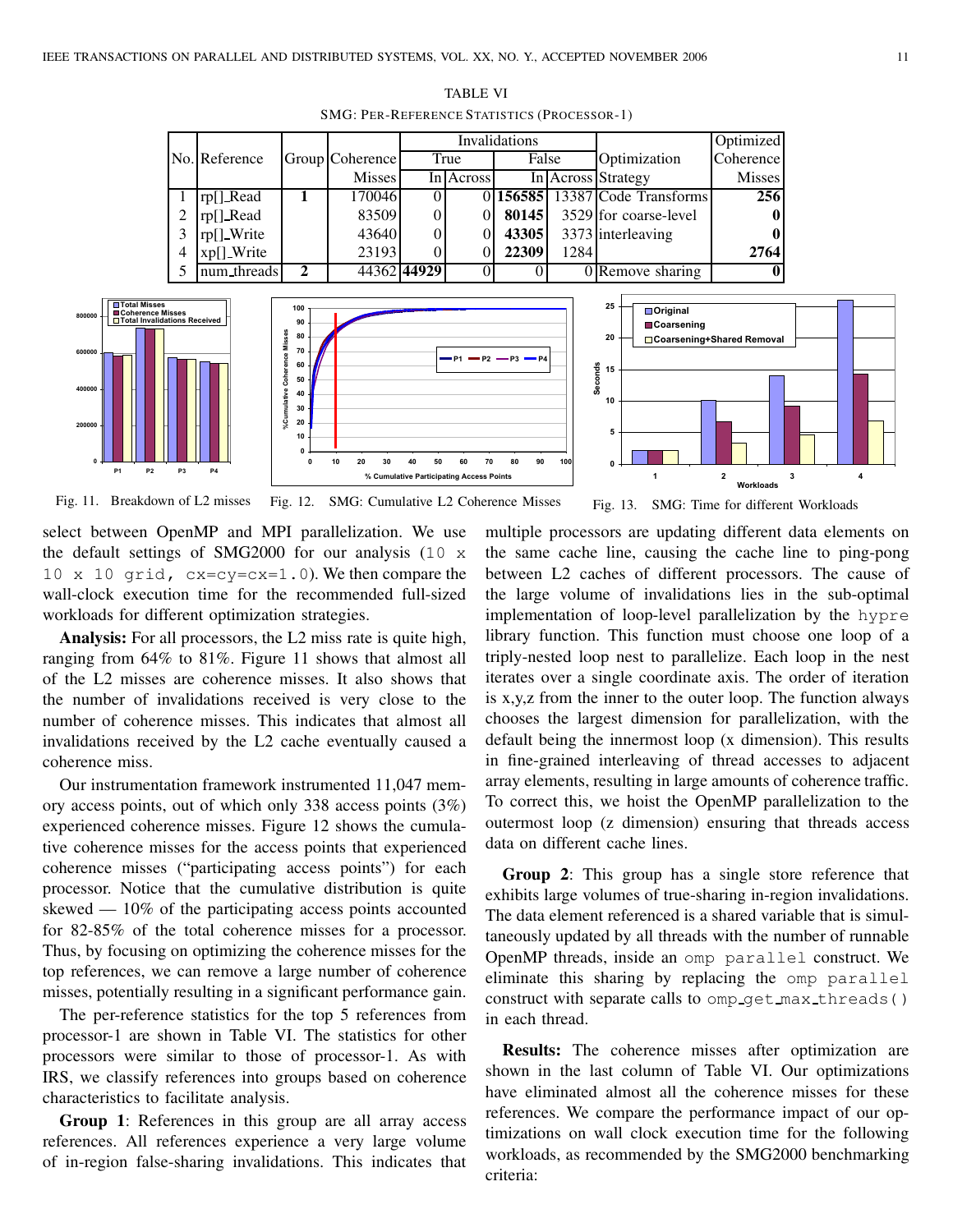```
1. 35x35x35 grid, OpenMP threads=1
2. 35x35x70 grid, OpenMP threads=2
3. 35x70x70 grid, OpenMP threads=4
4. 70x70x70 grid, OpenMP threads=8
```
All workloads have processor configuration  $1x1x1$  (-P 1 1 1),  $cx=0.1$ ,  $cy=1.0$ ,  $cz=10.0$ . The workloads scale up the input grid size with increasing number of threads keeping the overall data processed per processor constant. Figure 13 compares the wall-clock times for the different workloads. says: 2293500 Coarsening represents code transformations for coarse-level interleaving of accesses (Group 1). Coarsening+Sharing Removal additionally removes unnecessary shared data access (Group 2). We observe that both optimizations have significant impact on execution time, with a maximum improvement of 73% for the 4th workload (8 OpenMP threads).

## *D. AMMP: Molecular Mechanics Program*

AMMP is a part of the SPEC2001M OpenMP benchmark suite [18]. We use the smaller test data set for characterizing the coherence behavior of the benchmark, and later use the larger train data set for measuring the performance improvements on the target machine. The benchmark was run with 4 OpenMP threads. We modified the scheduling policy specified by the program to static scheduling, from guided scheduling, for more repeatable performance numbers.  $5$  As before, we bound the OpenMP threads to separate processors using the bindprocessor system call.

For the coherence characterization, the address traces were obtained on a 8-way SMP Power4-II platform<sup>6</sup>. We updated the coherence simulator configuration to simulate the cache configuration of this target platform, including shared L2 caches. We simulate the generic MESI protocol and do not model the more specialized version of the protocol as implemented on the target POWER4 platform. Table VII shows the top references exhibiting coherence misses for processor 3. The results for other processors are similar.

**Invalidator Lists:** Figure 14 shows the invalidator lists for selected references. We shall describe invalidator lists in more detail, since this is the first use case to use this feature. The invalidator lists are shown graphically in the following format. Each ellipse represents a reference in the source code. An edge from ellipse A (source) to B (target) denotes that A caused the memory line resident in some other processor's cache to be invalidated, and that memory line was previously accessed by the reference B. Here, A must be a store reference (since it caused an invalidation) and

<sup>5</sup>Static scheduling ensures that the each processor executes the same iterations, over multiple runs of the program. With guided scheduling, the iterations that are executed on a processor can vary across multiple program run, leading to more variance in performance numbers.

<sup>6</sup>The Power3 machine that we used for earlier experiments was no longer in service.

B can be either a load or a store reference. The numbers on the edges denote the percentage of the invalidations of the target reference that were accounted for by the source reference. *E.g.*, consider the invalidator list for reference Ref7 in Figure 14. Ref7 is a number Read, with source code location atoms.c:111. The data brought into the cache by this reference was invalidated 50% of the time by reference highest Write (atoms.c: 235) executing on processor1, 25% of the time by reference last Write (atoms.c::207) executing on processor1 and 25% of the time by reference last Write executing on processor2. The invalidator references are accessing a different data element than the reference being invalidated (highest Write, last Write *vs.* a number Read). The invalidations occur because all these data elements are resident on the same cache line (an example of *false-sharing*).

**Analysis:** We have grouped references showing similar characteristics. Let us consider each group in more detail.

**Group 1:** There are 3 references in this group. Together, they account for 72% of all the L2 coherence misses suffered by this processor. For this group, almost all the invalidations received are in-region true-sharing invalidations, *i.e.*, other processors wrote to the same shared data element within the same OpenMP region causing the invalidation.

The invalidator lists for reference  $(a2-\text{qzz})$  Read are shown in Figure 14. It is apparent that all the invalidations for this reference occur due to writes by processors 1 and 2 on the same source code line. In turn, these references are invalidated by the same write instruction on processors 3 and 4. The cycle of invalidations causes a ping-pong exchange of data across the processor caches.

A look at the source code shows why the ping-pong exchange is occurring. All the references access nodes of type struct atom. Consider reference a2->qzz) Read at rectmm.c::1237.

```
1158:for( i=0; i< nng0; i++) {
1160: a2 = (*atomall)[natoms*o+i];1180: omp_set_lock(&(a2->lock)); //capture lock
1237: a2->qzz = (k2*(zt2 - third) + ...);1306: omp_unset_lock(&(a2->lock));//release lock
1309: }//end loop
```
For each atom in the for loop, the shared atom data is accessed in a critical section guarded by the a2->lock OpenMP lock variable. Our results indicated that the update of the a2->qzz element suffers frequent coherence misses due to writes to the same element by different processors.

It is difficult to re-structure the code to remove sharing of the atom elements. Instead, we use *prefetching* to preload the data that will be accessed in the near future by this processor using the POWER4 dcbt ("Data Cache Block Touch") instruction. Prefetching is beneficial even with larger data sets when the working set size increases beyond the L2 cache capacity and most of the data is fetched from memory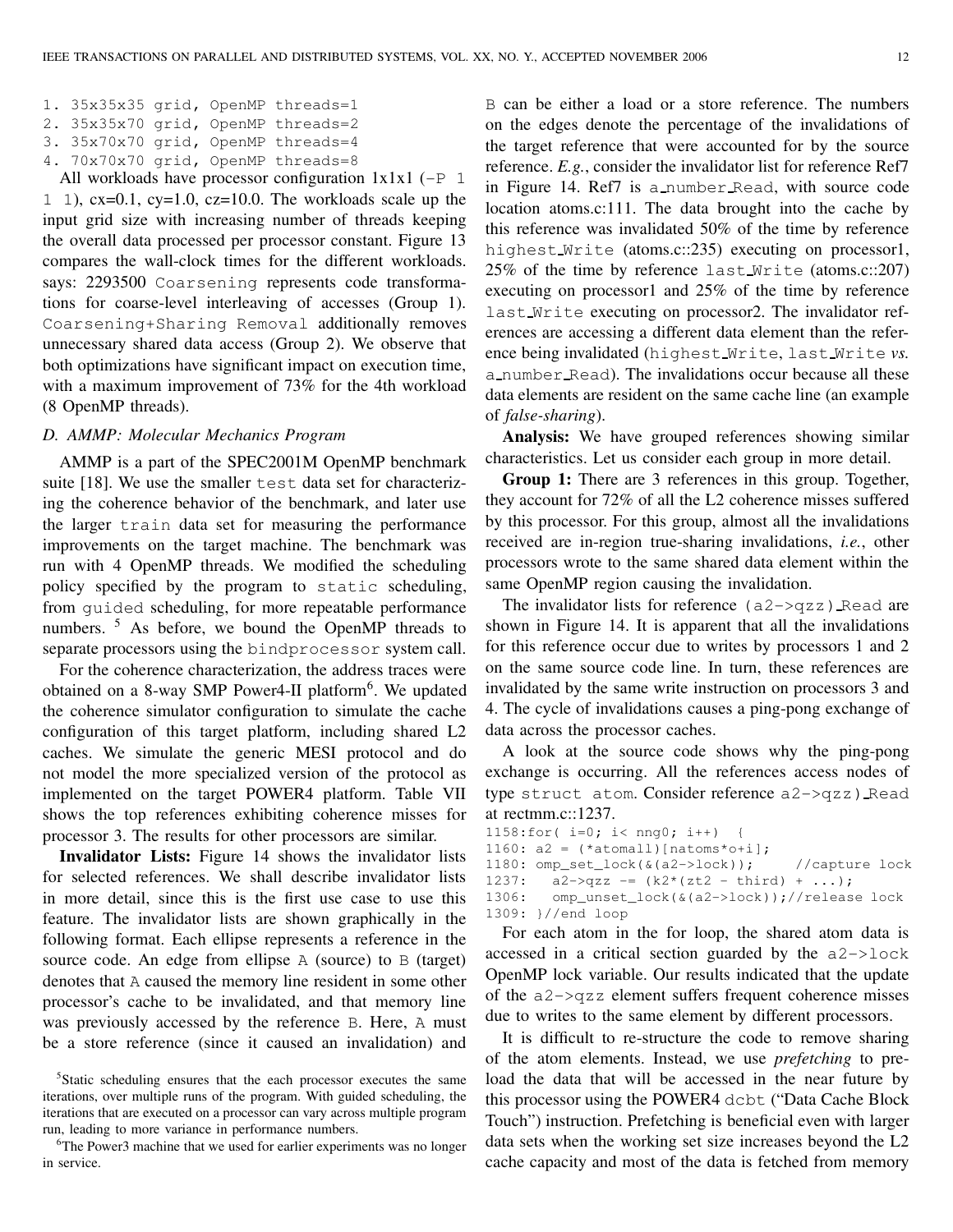

TABLE VII

Fig. 14. Invalidators for Selected References

rather than from another processor's L2 cache. We apply this optimization for all the 3 references in this group. The resulting performance improvements are discussed below.

**Group 2:** All references in group 2 belong to the function atom() in atom.c. There are 3 distinct reference sub-groups receiving true-inregion, false-inregion and false-across-region invalidations, respectively. Figure 14 shows the invalidators for reference4 a\_number\_Read (atoms.c::95) and reference7 a number Read (atoms.c::111). Reference-4 is invalidated always by a write in processor-1 occurring at atoms.c::105. Reference7 suffers false-sharing invalidations due to writes to the shared variables highest and last in other processors.

We further reduce the coherence misses for this group as follows. Consider reference4 (atoms.c::95) and its invalidator (atoms.c::105) in the source code.

```
94:#pragma omp parallel
95: if (omp_get_thread_num() ==
       a_number % omp_get_num_threads())
96: {
97: new=malloc(ALONG);
98: }
        .......
```

```
105: a_number++;
```
Variable a number increases linearly with each call to the atom() function. The "if" condition is only satisfied by one thread for each call, so the parallel region is extremely imbalanced. Following the OpenMP region, a number is updated by the master thread (line 105), which causes a coherence miss on other processors when they attempt to read a number the next time. We can avoid this needless coherence miss and eliminate the overhead of spawning the parallel region by removing this superfluous parallelization. There are 2 other similar OpenMP regions that are superfluous; they together cause all the other coherence misses in this group. We shall remove OpenMP parallelization for these regions and denote this optimization "Shared-Removal" in the performance results discussed below.

**Results:** In this section, we compare the performance of the original version of ammp with our optimized versions (Shared-Removal and Shared-Removal + Prefetching). Since our simulator currently does not simulate the effect of prefetch instructions, we do not show the simulator results for the optimized versions. Instead, we measure the performance on the real physical machine using hardware performance counters, shown in Figure 15. For these experiments, we used the larger train data set as input. The performance measurements were obtained for each bound OpenMP thread using 4 threads on a non-interactive Power4-II 8-way SMP node. For maximum performance, we force the threads to busy-wait by setting the XLSMPOPTS environment variable to "spins=0:yields=0". The counter values were averaged over 4 runs. We observed very low deviation among runs with a coefficient of variance less than 0.6 for all counter values.

Figure 15(a) and 15(b) shows the reduction in perprocessor cycles and per-processor L1 data cache misses, over the original version. Figure 15(c) shows the reduction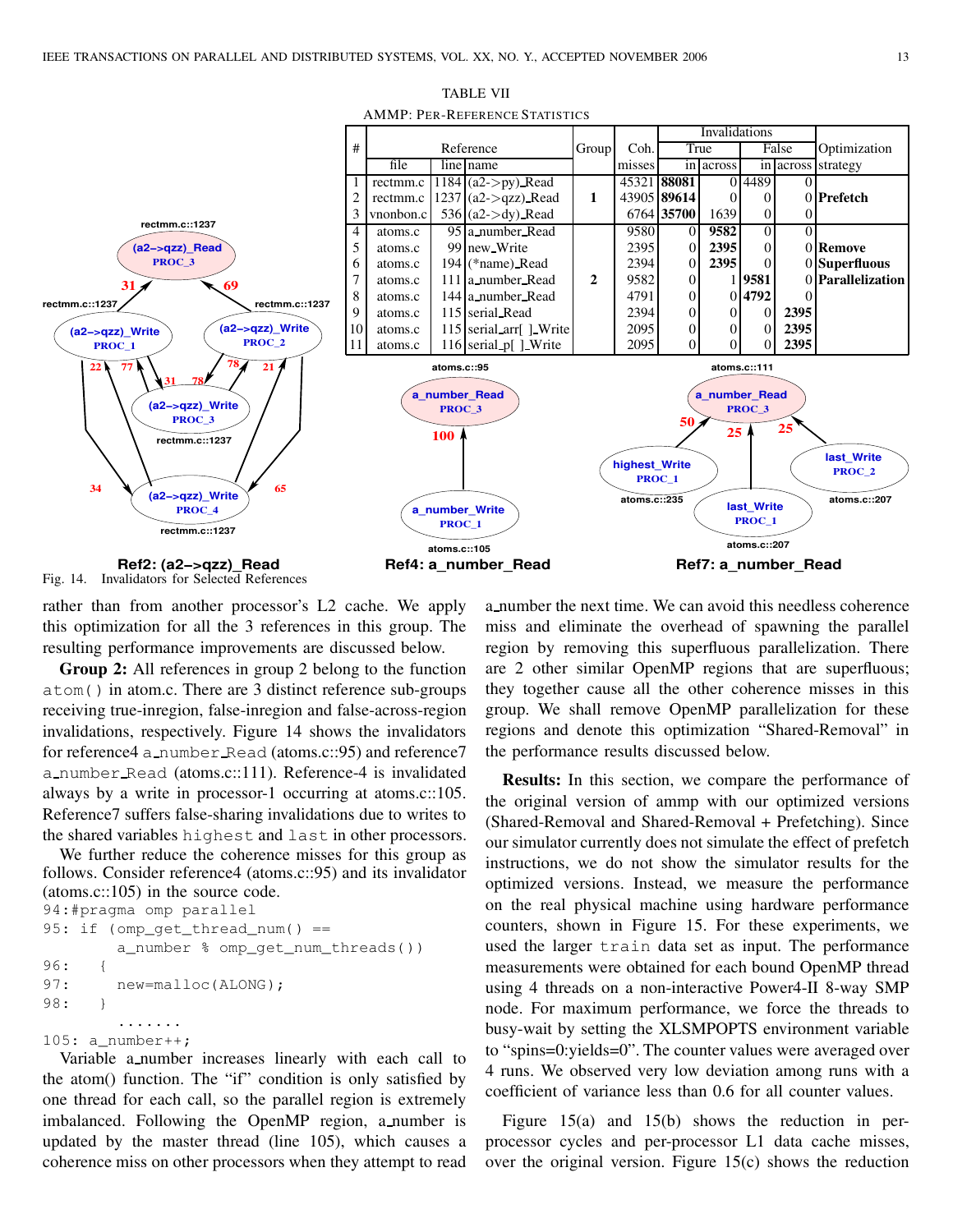

(a) Reduction in Processor Cycles Measured with Hardware Counters Fig. 15. Reduction in Execution Metrics for AMMP

in wall-clock time for the application. We observe that Sharing-Removal leads to a measurable decrease in the number of cycles for each processor and negligible reductions in the overall wall-clock time. This is because the time spent in the atom() function is less significant compared to the overall execution time. The impact of this optimization may increase with a larger number of processors, especially in cc-NUMA systems where the cost of accessing remote memory and remote caches is higher than the cost of accessing their local counterparts [23].

Sharing-Removal + Prefetching dramatically decreases the magnitude of L1 data cache misses for all processors, ranging from 21% to 47% across processors. This leads to a 0.5% to 5.3% reduction in processor cycles. Overall, Sharing-Removal+Prefetching leads to a 5% reduction in wall-clock time.

## *E. Other benchmarks*

In addition to the benchmarks discussed above, our framework was able to find incorrect/sub-optimal instances of parallelization in several other benchmarks — sPPM from the ASCI Purple suite [17], 301.wupwise m from the SPEC OMP2001M suite and FT from the C OpenMP version of the NAS-2.3 suite [24]. We discuss them briefly below.

**sPPM/ASCI-Purple:** Our framework pin-pointed a large number of in-region true-sharing invalidations that were not protected by locks (initbuf() function in sppm/main.m4). The code is shown in Figure 16. The PLOOP macro is expanded by the m4 preprocessor to OpenMP pragmas. Due to incorrect parallelization, all threads update the mm1, mm2, mm3, mm4, mm5 scalar variables that are used in the body of the loop without critical sections. This is reflected in our coherence simulation results as true-sharing in-region invalidations. However, program correctness is not affected because the values of the overwritten variables are monotonically increasing and are used as indices for initializing array elements to 0. Thus, some array elements may be initialized multiple times, but the problem does not affect program correctness. Also, the initialization only happens once and does contribute significantly to the overall execution time. This problem manifests due to a combination of incorrect



(b) Reduction in L1 Data Cache Misses Measured with Hardware Counters



(c) Reduction in Wall-Clock Time

parallelization and multiple updates spread over 50 lines of code. It would be very hard to detect this problem by mere visual inspection.

**310.wupwise m/SPEC-OMP2001M:** Our framework found two instances of sub-optimal parallelization (rndcnf() and rndphi() functions). The concerned code for rndcnf() is shown in Figure 17. The U array is initialized to 0 in parallel, but it is immediately overwritten by the serial thread in the following do loop. This shows up in our simulation results as large across-region true-sharing invalidations by thread 0 (master thread). A similar situation arises in the rndphi() function. The initialization to 0 can be removed. Furthermore, the second DO loop may be parallelized. However, these two functions do not contribute significantly to the overall execution time.

**FT/NAS-2.3-C:** Our framework found large numbers of inregion false-sharing invalidations and coherence misses in the loop nest shown in Figure 18 (function compute indexmap() of ft.c). All the invalidations and coherence misses occurred for the update of the indexmap variable on line 436. A closer inspection of the loop nest shows the problem: The i loop is parallelized but the i variable indexes the contiguous dimension of the array indexmap. As a result, multiple threads write simultaneously to adjacent elements of indexmap located in the same cache line, which leads to a ping-pong exchange of the memory line between processors. This problem is similar to the "coarsening" problem discussed for SMG2000 (Section IV-C). The problem can be alleviated by reordering the loop nest in memory order (k,j,i) and parallelizing the k loop instead. We found significant improvement in execution time for the loop nest after this optimization. However, the compute indexmap() function is not invoked after the initialization phase. Hence, the optimization had negligible impact on the overall program execution time.

# V. RELATED WORK

There are several software-based and hardware-based approaches for memory performance characterization of shared memory multiprocessor systems. Gibson *et al.* provides a good overview of the trade-offs of each approach [25]. At one end of the spectrum are complete software machine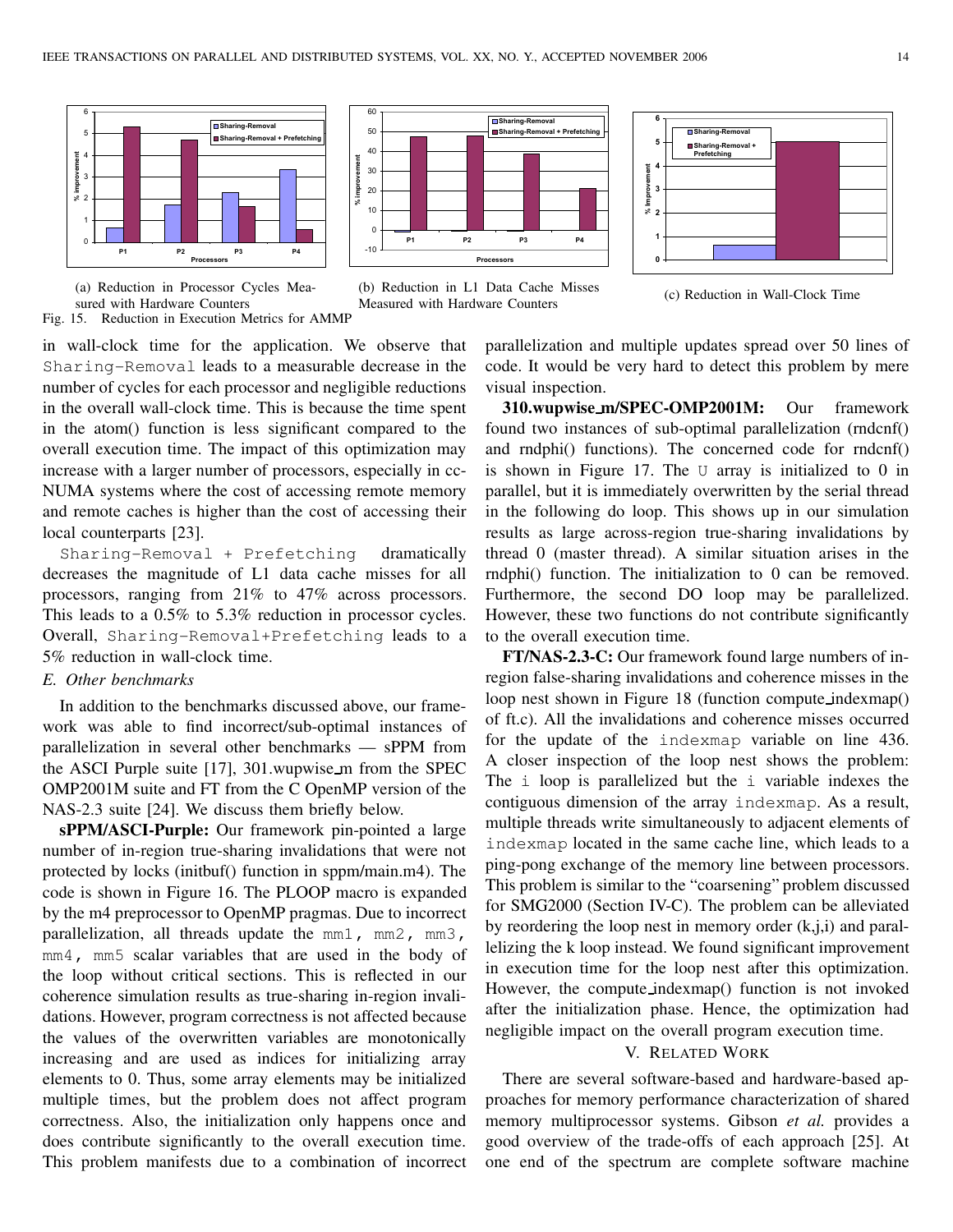|       | 1042: PLOOP(ii,1,ig,11,<<                      |                                                    |      | 427: #pragma omp for                      |
|-------|------------------------------------------------|----------------------------------------------------|------|-------------------------------------------|
|       |                                                |                                                    |      | 428: for $(i = 0; i < dims[2][0]; i++)$   |
|       | do jj=1,iq*ndata*nbdy<br>mi_xma(mm1+jj) = zero | 48: !SOMP PARALLEL DO                              | 429: | $ii = (i+1+xstart[2]-2+NX/2)\%NX - NX/2;$ |
|       | .                                              | 49: $DO I=1, LENGTH$                               | 430: | $ii2 = ii*ii$ :                           |
| 1054: | enddo<br>$mm1 = mm1 + iq^*ndata^*nbdy$         | 50:<br>$U(I) = 0.0$                                | 431: | for $(i = 0; j <$ dims[2][1]; j++) {      |
|       |                                                | 51: ENDDO                                          | 432: | $ii = (i+1+ystart[2]-2+NY/2)\%NY - NY/2;$ |
| 1061: | $mm2 = mm2 + iqb*ndata*nbdy$                   | 52: DO 100 I=1, LENGTH                             | 433: | $i = i * i + i2$ ;                        |
|       | .<br>1072: mm3<br>mm <sub>3</sub>              | $U(I) = DLARND(2, SEED)$<br>$+ 53:$                | 434: | for $(k = 0; k <$ dims[2][2]; k++) {      |
|       | $(nbdy*\tilde{2}+iq)*ndata*nbdy2$              | <b>54: 100 CONTINUE</b>                            | 435: | $kk = (k+1+zstart[2]-2+NZ/2)\%NZ - NZ/2;$ |
|       |                                                |                                                    | 436: | $indexmap[k][j][i] = kk*kk+ij2;$          |
| 1083: | $mm4 = mm4 + ndata*2*nbdy*ndy2$                | $310$ . wupwise_m, rndcnf $()$ in 437:<br>Fig. 17. |      |                                           |
| 1090: | $mm5 = mm5 + ndata*2*nbdy2*nbdy2$              | mdcnf.f                                            | 438: |                                           |
| 1092: | $>>$ )                                         |                                                    | 439: |                                           |

```
Fig. 16. sPPM, initbuf() in main.m4
```
simulators. RSim is a simulator for ILP multiprocessors with support for CC-NUMA architectures with a invalidationbased directory mapped coherence protocol [4]. SimOS is a complete machine simulator capable of booting commercial operating systems [6]. However, these frameworks simulate hardware and architecture state to a great detail, increasing simulation overhead. This limits the size of the programs and workloads that they can run. In contrast, ccSIM is an eventbased simulator that simulates only memory hierarchies. Our instrumentation tool is flexible and allows us to collect partial traces of only the pertinent memory access. Thus, we can handle a much larger range of programs and workloads. More importantly, these simulators provide only bulk statistics intended for evaluating architecture mechanisms. In contrast, we aim at providing the application programmer with information on the shared-memory behavior of the program and correlate metrics to higher levels of abstraction, such as line numbers and source code data structures.

*Execution-driven* simulators are a popular approach for implementing memory access simulators. Code annotation tools annotate memory access points. Annotations call handlers, which invoke the memory access simulator. Augmint [5], Proteus [1] and Tango [3] are examples of this approach. All these tools use static code annotation, *i.e.*, they annotate the target code at the source, assembly or object code level. MemSpy [26] and CProf [27] are cache profilers that aim at detecting memory bottlenecks. CProf relies on post link-time binary editing through EEL [28], [29]. Lebeck and Wood also applied binary editing to substitute instructions that reference data in memory with function calls to simulate caches on-thefly [30]. Other approaches rely on hardware support, such as watchdogs [31] or statistical sampling with hardware support in ProfileMe [32], to gather information on data references. Scal-Tool detects and quantifies scalability bottlenecks in distributed shared memory architectures, such as the SGI Origin 2000 [33]. It determines inefficiencies due to cache capacity constraints, load imbalance and synchronization. Nikolopoulos *et al.* discuss OpenMP optimizations for irregular codes based on memory reference tracing to indicate when page migration and loop redistribution is beneficial. This results in comparable performance of optimized OpenMP with MPI

Fig. 18. FT, compute indexmap in ft.c parallelization, again on the Origin 2000 [34].

CProf and MemSpy use static binary rewriting, but they only provide information about uniprocessor misses (cold, capacity, conflict). In contrast, we focus on characterizing shared memory traffic.

All other tools (besides CProf and MemSpy) discussed above do not allow misses to be related to source code and data structures. Furthermore, our work differs from these works in the fundamental approach of rewriting binaries, which is neither restricted to a special compiler or programming language, nor does it preclude the analysis of library routines.

In addition, execution-driven simulators are often tied to one architecture due to the requirements of annotating the code at assembly or object level. DynInst is available on a number of architectures. Porting our framework to these platforms only involves changing the memory instructions to be instrumented. Another major difference addresses the overhead of large data traces inherent to all these approaches. We allow the analysis of partial traces and employ trace compression to provide compact representations.

SM-prof is an aggregate classification tool for sharedmemory references resulting in coherence traffic [35]. It classifies *all accesses* into access classes depending on how many processors read/write to the same data block in the current time slot. It is up to the analyst to find and quantify the location and magnitude of the coherence bottleneck. The analysis tool does not provide this information at the level of individual access points, but only at the level of each access class. This causes to authors "to suspect false sharing" [35]. In contrast, ccSIM is a per-reference coherence analysis tool. We generate detailed coherence statistics for *each access* point, as well as for global data structures. Metrics include the magnitude of coherence misses, true and false sharing invalidations and classification of invalidations across and in a parallel OpenMP regions. Thus, we do not suspect, we *know* when false/true sharing occurs (among other symptoms).

The SIGMA (Simulator Infrastructure to Guide Memory Analysis) [36] system has many similarities with our work. It uses post-link binary instrumentation and online trace compression, and allows tagging of metrics to source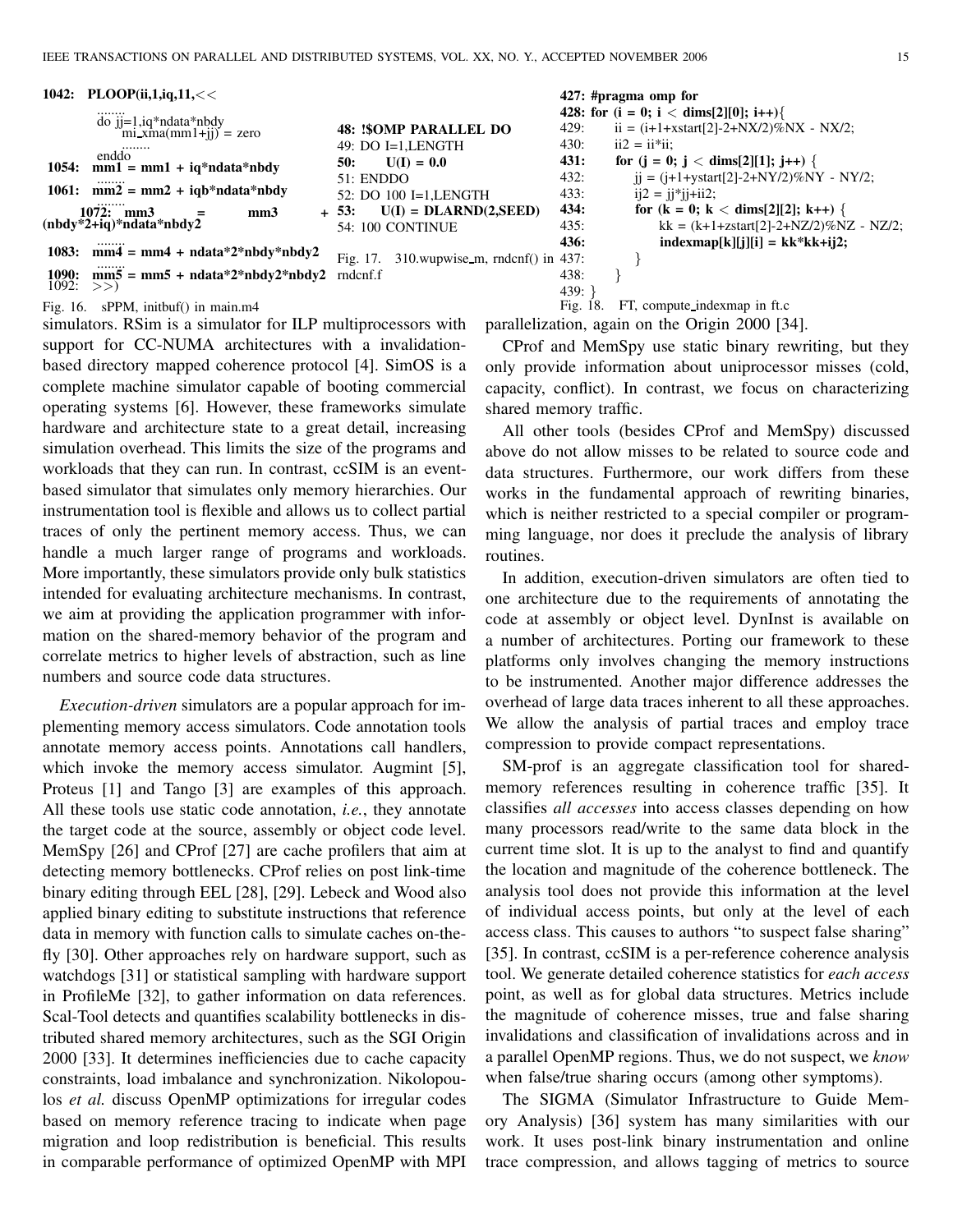code constructs. A toolkit by Marin and Mellor-Crummey uses statistical methods based on dynamic measurements of edge counters and histograms of reuse distances for each memory reference to predict cache and execution behavior across different architectural platforms [37]. Both of these approaches are limited to uniprocessor systems while we focus on analyzing coherence traffic for SMPs. The latter work does not focus on transformations, unlike our work.

Recently, most architectures have added hardware counters that provide information on the frequency of hardware events, *e.g.*, to count shared memory events. Portable APIs like PAPI provide a reasonably platform-independent method of accessing these counters [38]. Hardware counters impose no runtime overhead, and querying counters is typically of low overhead. However, they only provide aggregate statistics without any relation to the source code, and there are only a limited number of counters available. In addition, there are often restrictions on the type of events that can be counted simultaneously. HPCToolkit uses statistical sampling of performance counter data and allows information to be correlated to the program source [39]. Our method goes beyond this granularity by identifying evictors within caches and coherence traffic in SMP to indicate source of inefficiency. A number of commercial tools, such as Intel's VTune, SGI's Speedshop, Sun's Workshop tools also use statistical sampling with source correlation, albeit at a coarser level that HPCToolkit or our approach. It is possible to finer-grained information with customized hardware. The FlashPoint system uses a custom system node controller to monitor coherence events [25]. In general, hardware monitors are fast but may constrain the number of events that can be monitored. At this point in time, they lack a wide acceptance in practice.

Krishnamurthy and Yelick develop compiler analysis and optimization techniques for the shared-memory programming paradigm using SplitC as an example [7]. Their main concern is the hardware-supported coherence model, namely weak consistency. They are specifically concerned about writes and invalidations occurring out-of-order. Their optimizations reflect the constraints of reordering writes in the presence of locks and barriers with respect to weak consistency and employ message pipelining (aggregation of writes) and reduction of communication (two-way to one way or elimination). Satoh *et al.* study compiler optimizations for OpenMP in a distributed shared memory system based on data-flow techniques to analyze thread interactions [8]. Optimizations include barrier removal and data privatization to reduce coherenceinduced messages. Our work shares the aim at optimizing shared-memory applications with these approaches. However, we take a radically different approach by analyzing traces to determine if and where inefficiencies in terms of coherence traffic exist and if there is room for improvements.

## VI. CONCLUSION

This work describes a novel framework to analyze cache coherence and to correlate detailed information back to source-code constructs. At the center of our framework is ccSIM, a cache-coherent memory simulator. This simulator obtains coherence metrics and retains reference correlations based on actual data traces. The traces are obtained *via* onthe-fly dynamic binary rewriting of OpenMP benchmarks executing on a contemporary SMP architecture. We explored the degrees of freedom in interleaving data traces from the different processors with respect to simulation accuracy compared to hardware performance counters. We evaluated the run-time overhead of software instrumentation and several online trace compression algorithms. We also provided detailed coherence information per data reference and relate them to their data structures and reference locations in the code.

Experimental results indicate a close match between our simulations and the observed hardware performance counters for coherence events. By deriving detailed coherence information, it becomes feasible to indicate the location of invalidations in the application code. Benefits of this detailed level of information are demonstrated by our ability to infer opportunities for optimizations. Without ccSIM, these sources of coherence bottlenecks would not have easily been detected and, more importantly, localized. The resulting program transformations ranged from coarsening of access granularity over data alignment to call parallelization, critical section removal with privatization and prefetching. Measurements of optimized codes showed both significantly decreased coherence traffic and execution time savings.

### **REFERENCES**

- [1] E. A. Brewer, C. N. Dellarocas, A. Colbrook, and W. E. Weihl, "Proteus: A high-performance parallel-architecture simulator," in *Proceedings of the SIGMETRICS and PERFORMANCE '92 International Conference on Measurement and Modeling of Computer Systems*. New York, NY, USA: ACM Press, June 1992, pp. 247–248.
- [2] D. Burger, T. M. Austin, and S. Bennett, "Evaluating future microprocessors: The simplescalar tool set," University of Wisconsin, Madison, Technical Report CS-TR-1996-1308, July 1996.
- [3] H. Davis, S. R. Goldschmidt, and J. Hennessy, "Multiprocessor simulation and tracing using tango," in *Proceedings of the 1991 International Conference on Parallel Processing*, vol. II, Software. Boca Raton, FL: CRC Press, Aug. 1991, pp. II–99–II–107.
- [4] C. Hughes, V. Pai, P. Ranganathan, and S. Adve, "Rsim: Simulating Shared-Memory Multiprocessors with ILP Processors," *IEEE Computer*, vol. 35, no. 2, pp. 40–49, February 2002.
- [5] A.-T. Nguyen, M. Michael, A. Sharma, and J. Torrellas, "The augmint multiprocessor simulation toolkit: Implementation, experimentation and tracing facilities," in *IEEE International Conference on Computer Design: VLSI in Computers and Processors*. Washington - Brussels - Tokyo: IEEE Computer Society, Oct. 1996, pp. 486–491.
- [6] M. Rosenblum, S. A. Herrod, E. Witchel, and A. Gupta, "Complete computer system simulation: The SimOS approach," *IEEE parallel and distributed technology: systems and applications*, vol. 3, no. 4, pp. 34–43, Winter 1995. [Online]. Available: http://www.computer.org/concurrency/pd1995/p4034abs.htm; http://dlib.computer.org/pd/books/pd1995/pdf/h40034.pdf